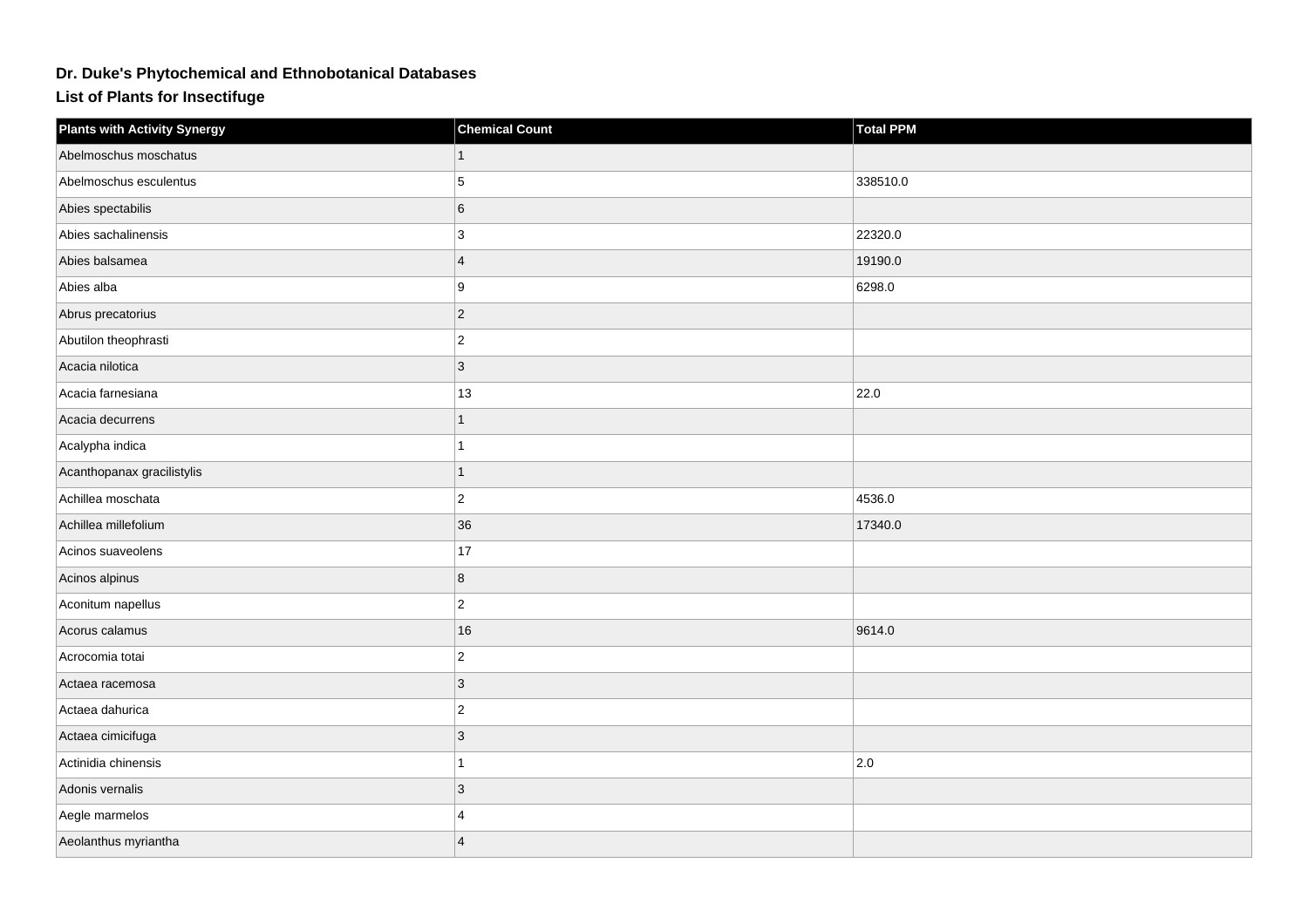| <b>Plants with Activity Synergy</b> | <b>Chemical Count</b> | Total PPM |
|-------------------------------------|-----------------------|-----------|
| Aesculus hippocastanum              | 3                     |           |
| Aframomum melegueta                 | 1                     |           |
| Agastache urticifolia               | 5                     | 7892.0    |
| Agastache rugosa                    | 5                     |           |
| Agastache pallidiflora              |                       |           |
| Agastache nepetoides                | 6                     |           |
| Agastache foeniculum                | 9                     |           |
| Agathosma betulina                  | 10                    | 5538.0    |
| Ageratum conyzoides                 | 9                     |           |
| Agrimonia eupatoria                 | 6                     | 4.8       |
| Ajuga iva                           |                       |           |
| Akebia quinata                      | $\overline{2}$        |           |
| Albizia lebbeck                     | 3                     |           |
| Aleurites moluccana                 | 3                     | 1282451.2 |
| Aleurites fordii                    |                       | 180000.0  |
| Alisma plantago-aquatica            | 1                     |           |
| Alliaria petiolata                  | $\overline{2}$        | 127600.0  |
| Allium schoenoprasum                | 6                     | 76524.0   |
| Allium sativum var. sativum         | 11                    | 1404.8    |
| Allium cepa                         | 9                     | 8944.8    |
| Allium ampeloprasum                 | 5                     | 49.6      |
| Alocasia macrorrhiza                | 1                     | 7.8       |
| Aloe vera                           | 3                     | 1.6       |
| Aloysia citrodora                   | 17                    | 4466.0    |
| Alpinia officinarum                 | 9                     | 800.0     |
| Alpinia galanga                     | 16                    | 24008.0   |
| Althaea officinalis                 | $\overline{7}$        | 2.0       |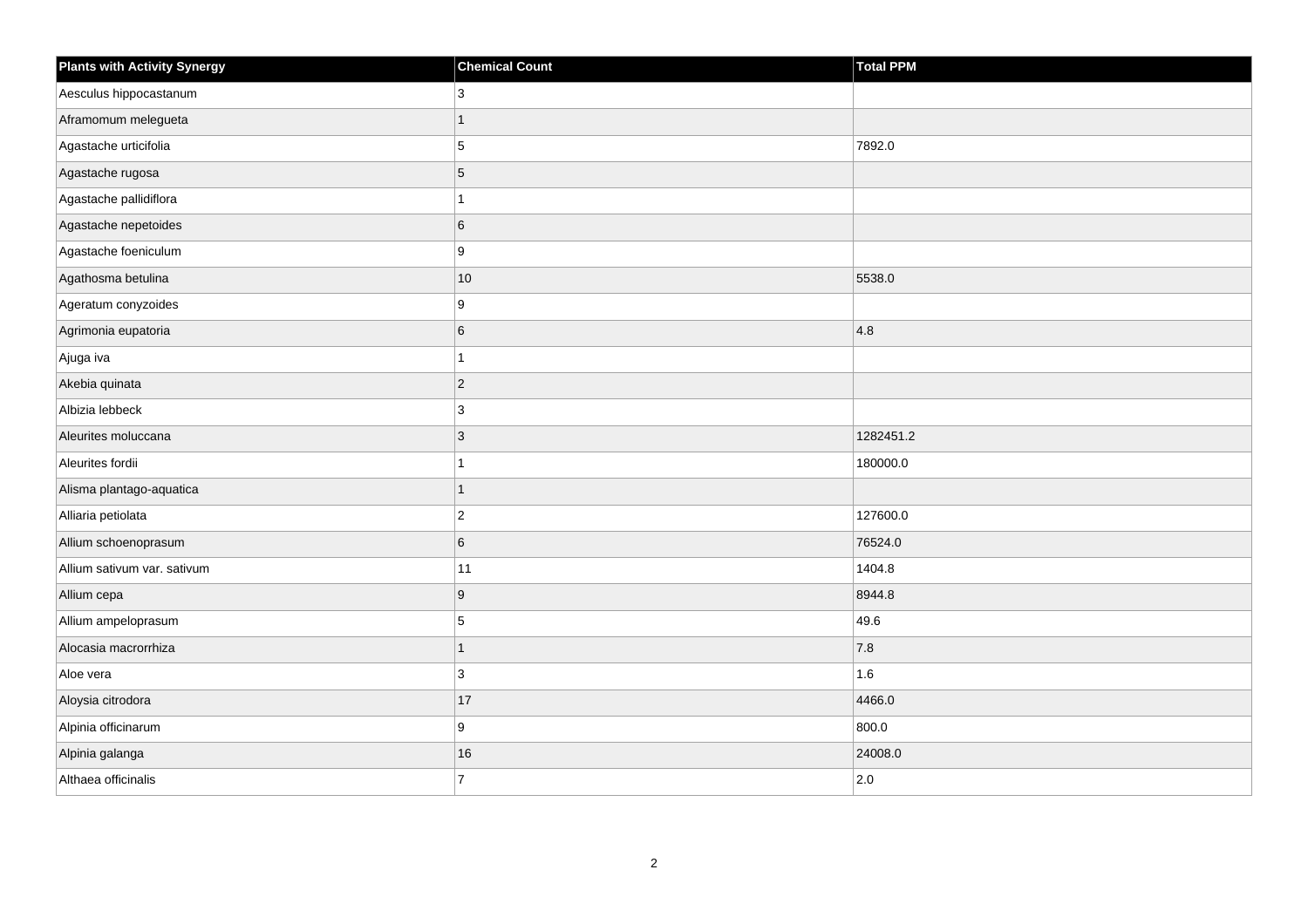| <b>Plants with Activity Synergy</b> | <b>Chemical Count</b> | Total PPM |
|-------------------------------------|-----------------------|-----------|
| Amaranthus spinosus                 | $\mathbf{1}$          |           |
| Amaranthus sp.                      | 1                     | 14.0      |
| Ammi visnaga                        | 1                     |           |
| Ammi majus                          | 1                     |           |
| Amomum xanthioides                  | $\overline{4}$        |           |
| Amomum compactum                    | $10\,$                |           |
| Amorphophallus konjac               | $ 2\rangle$           |           |
| Amorphophallus campanulatus         | 1                     | 5.6       |
| Amphicarpaea bracteata              | $\vert$ 2             |           |
| Anabasis aphylla                    | 1                     |           |
| Anacardium occidentale              | $\overline{7}$        | 1311881.2 |
| Anamirta cocculus                   | $ 2\rangle$           | 11232.0   |
| Ananas comosus                      | 7                     | 27756.0   |
| Anethum graveolens                  | 26                    | 235564.0  |
| Angelica sinensis                   | $\overline{8}$        |           |
| Angelica archangelica               | 22                    | 14656.0   |
| Annona squamosa                     | $\,6\,$               | 10.0      |
| Annona reticulata                   | 3                     | 10.0      |
| Annona muricata                     | $ 2\rangle$           | 9.6       |
| Annona glabra                       | 1                     |           |
| Annona diversifolia                 | $\mathbf{1}$          |           |
| Annona cherimola                    | 3                     | 432008.0  |
| Anthriscus cerefolium               | 1                     | 137800.0  |
| Apium graveolens                    | 27                    | 2005965.0 |
| Apocynum cannabinum                 | $\mathbf{1}$          |           |
| Aquilegia vulgaris                  | $ 2\rangle$           | 161400.0  |
| Arachis hypogaea                    | 8                     | 1375453.0 |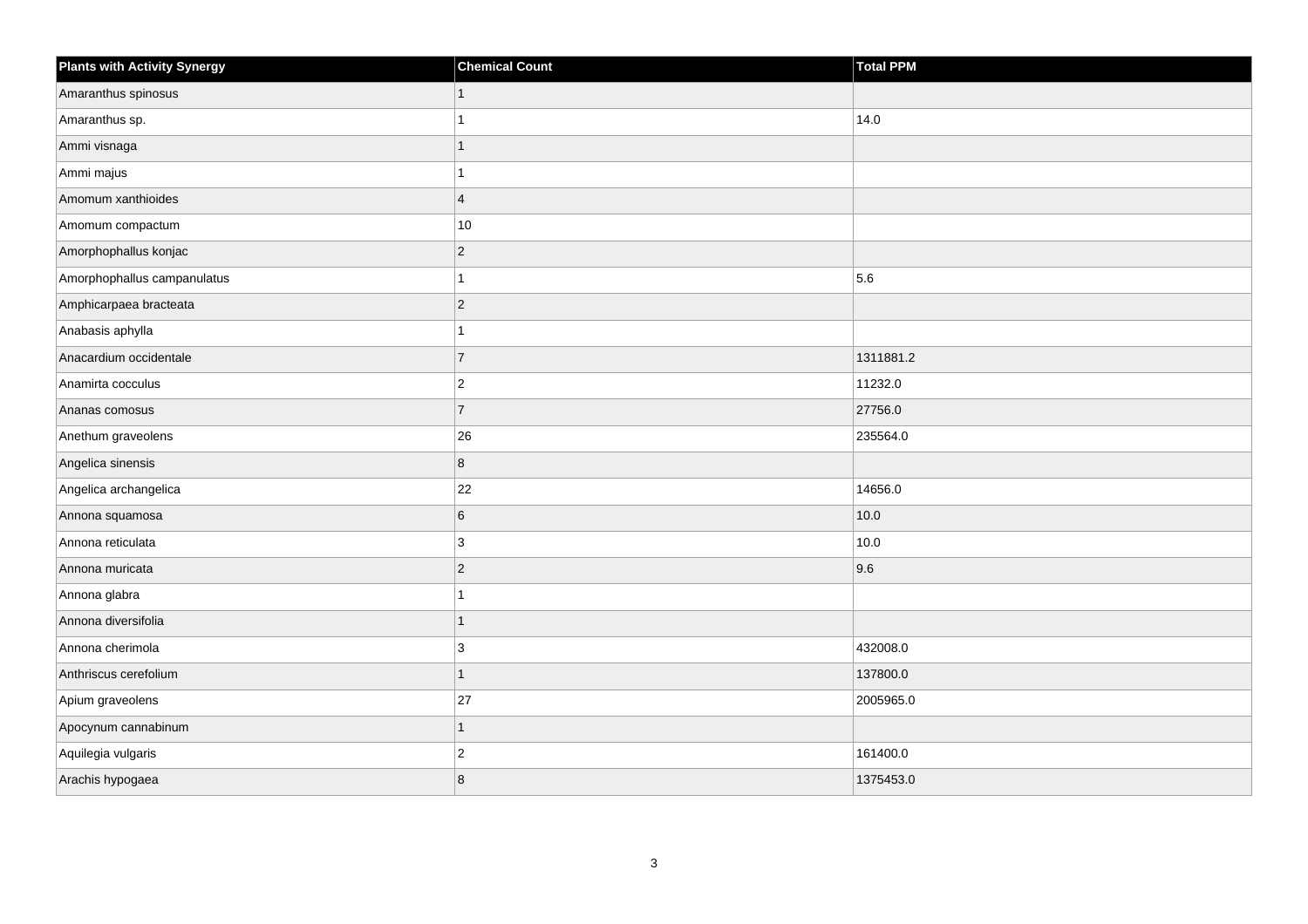| <b>Plants with Activity Synergy</b> | <b>Chemical Count</b> | Total PPM |
|-------------------------------------|-----------------------|-----------|
| Aralia spinosa                      | 1                     |           |
| Aralia cordata                      | 9                     | 1132.0    |
| Arctium lappa                       | 8                     | 5022.0    |
| Arctostaphylos uva-ursi             | $\overline{5}$        | 2.0       |
| Areca catechu                       | 3                     | 83523.8   |
| Argemone mexicana                   | $ 2\rangle$           | 548800.0  |
| Arisaema consanguineum              | 1                     |           |
| Aristolochia serpentaria            | 1                     |           |
| Armoracia rusticana                 | 3                     | 6.0       |
| Arnica montana                      | $\overline{5}$        |           |
| Arracacia xanthorrhiza              | 1                     | 4.8       |
| Artemisia vulgaris                  | 11                    | 24.0      |
| Artemisia salsoloides               | 16                    |           |
| Artemisia pallens                   | $\overline{2}$        |           |
| Artemisia herba-alba                | 9                     | 3730.0    |
| Artemisia dracunculus               | 21                    | 27151.0   |
| Artemisia cina                      | $ 2\rangle$           | 48000.0   |
| Artemisia capillaris                | $ 2\rangle$           |           |
| Artemisia annua                     | 21                    | 35900.0   |
| Artemisia absinthium                | $\overline{4}$        | 3500.0    |
| Artemisia abrotanum                 | 4                     | 60000.0   |
| Artocarpus heterophyllus            | 1                     | 6.0       |
| Artocarpus altilis                  | 4                     | 8.0       |
| Asarum canadense                    | 5                     |           |
| Asclepias syriaca                   | 3                     | 432480.0  |
| Asiasarum sieboldii                 | $\vert$ 2             |           |
| Asiasarum heterotropoides           | 3                     |           |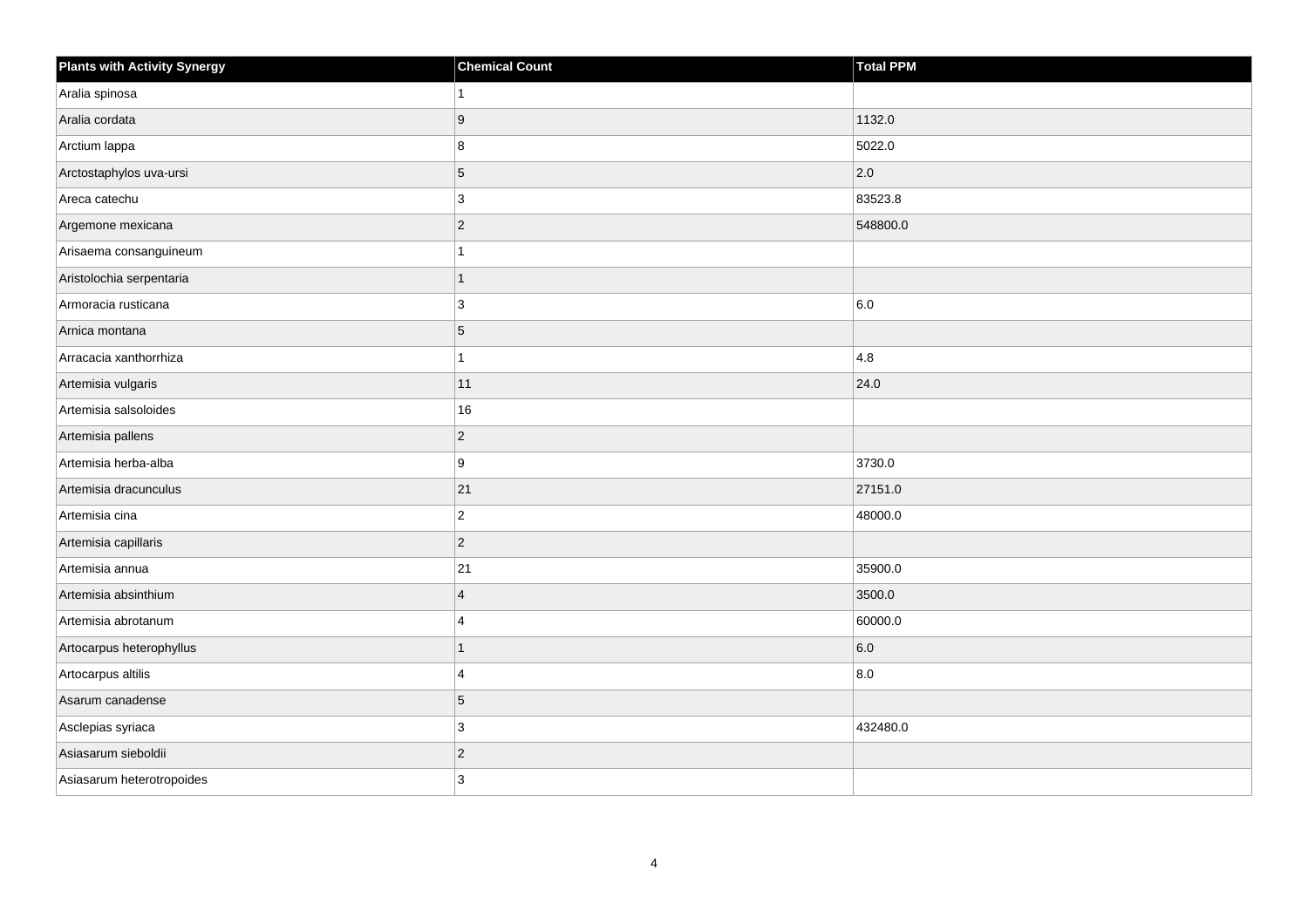| <b>Plants with Activity Synergy</b> | <b>Chemical Count</b> | Total PPM |
|-------------------------------------|-----------------------|-----------|
| Asimina triloba                     | 5                     | 61599.706 |
| Aspalathus linearis                 | $\boldsymbol{\Delta}$ |           |
| Asparagus officinalis               | 5                     | 26890.0   |
| Astragalus membranaceus             | 4                     |           |
| Astrocaryum vulgare                 |                       |           |
| Avena sativa                        | 8                     | 32.2      |
| Averrhoa carambola                  | 1                     |           |
| Averrhoa bilimbi                    |                       |           |
| Azadirachta indica                  | $\overline{5}$        | 570600.0  |
| Bactris gasipaes                    | 3                     |           |
| Balanites aegyptiacus               | $\overline{2}$        | 710000.0  |
| Ballota nigra                       | $\overline{7}$        | 78.0      |
| Barosma betulina                    | 8                     | 5538.0    |
| Basella alba                        | $\overline{c}$        | 14.0      |
| Benincasa hispida                   | $\overline{4}$        | 82570.0   |
| Berberis vulgaris                   | 3                     | 20.0      |
| Bertholletia excelsa                | $\overline{4}$        | 1444820.0 |
| Beta vulgaris                       | 9                     | 15984.8   |
| Betula sp.                          | $\overline{1}$        |           |
| Betula lenta                        | $\overline{2}$        | 11976.0   |
| Bidens pilosa                       | 1                     |           |
| Bixa orellana                       | 3                     |           |
| Blighia sapida                      | 1                     | 22.0      |
| Boehmeria nivea                     | $\overline{2}$        | 18.6      |
| Borago officinalis                  | $\overline{4}$        | 18.0      |
| Boronia megastigma                  |                       |           |
| Boswellia serrata                   | $\overline{7}$        |           |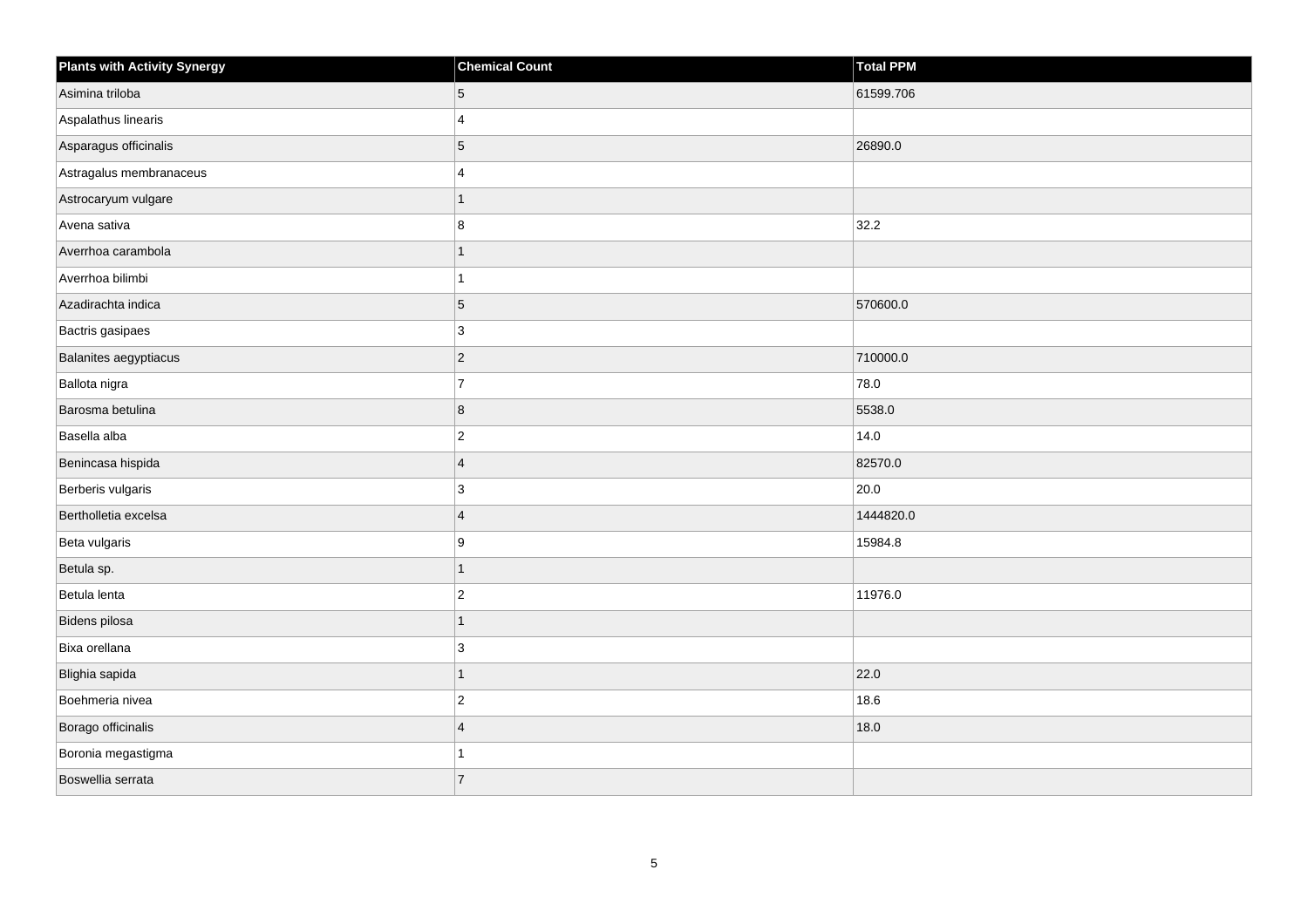| <b>Plants with Activity Synergy</b> | <b>Chemical Count</b> | <b>Total PPM</b> |
|-------------------------------------|-----------------------|------------------|
| Boswellia sacra                     | 3                     |                  |
| Brassica rapa                       | $\overline{A}$        | 5920.0           |
| Brassica pekinensis                 | $\overline{2}$        | 34.0             |
| Brassica oleracea var. viridis I.   | 3                     | 9.5              |
| Brassica oleracea var. sabellica I. | 5                     | 30780.0          |
| Brassica oleracea var. italica      | 8                     |                  |
| Brassica oleracea var. gemmifera    | 5                     | 9250.0           |
| Brassica oleracea var. capitata I.  | 12                    | 13067.2          |
| Brassica oleracea var. botrytis I.  | 10                    | 24513.6          |
| Brassica oleracea                   | 5                     | 7575.04          |
| Brassica nigra                      | 6                     | 13857.32         |
| Brassica napus var. napobrassica    | $\overline{4}$        | 16618.0          |
| Brassica chinensis                  | 3                     | 22670.0          |
| Bromelia pinguin                    | 1                     | 7.6              |
| Brosimum alicastrum                 |                       |                  |
| Bryonia alba                        | $\overline{4}$        |                  |
| Bupleurum chinense                  | $\mathbf{2}$          |                  |
| Bursera delpechiana                 | 3                     | 3840.0           |
| <b>Buxus sempervirens</b>           | $\overline{c}$        |                  |
| Byrsonima crassifolia               | 1                     |                  |
| Caesalpinia pulcherrima             | $\overline{ }$        |                  |
| Cajanus cajan                       | 5                     | 50026.8          |
| Calamintha nepeta                   | 18                    |                  |
| Calathea macrosepala                | 1                     |                  |
| Calea zacatechichi                  | $\overline{1}$        |                  |
| Calendula officinalis               | $\overline{7}$        | 501000.68        |
| Callicarpa americana                | 11                    |                  |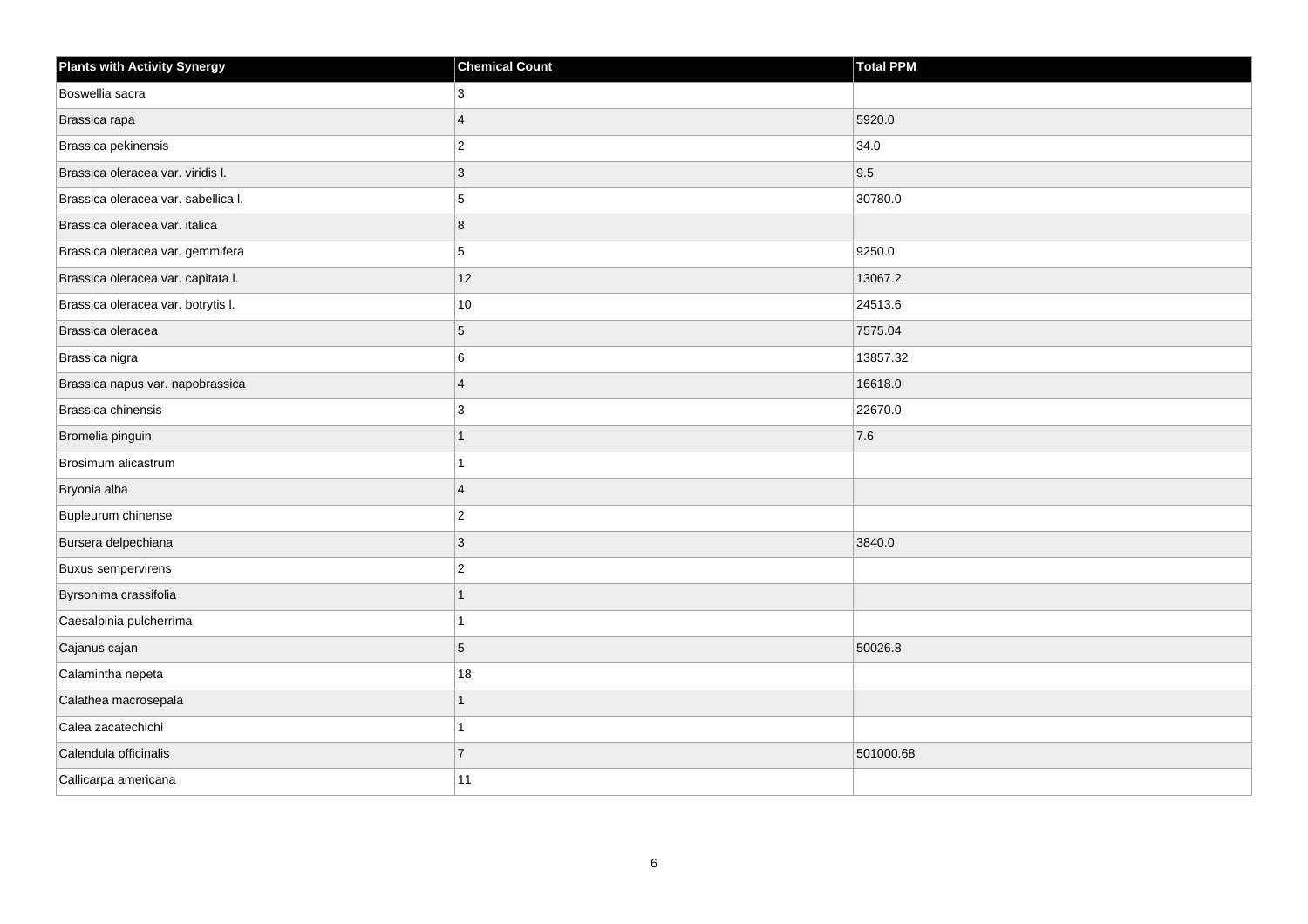| <b>Plants with Activity Synergy</b> | <b>Chemical Count</b> | Total PPM |
|-------------------------------------|-----------------------|-----------|
| Calotropis sp.                      | 3                     | 614000.0  |
| Camellia sinensis                   | 21                    | 12100.0   |
| Camellia japonica                   | $\overline{c}$        |           |
| Cananga odorata                     | 8                     |           |
| Canarium indicum                    | $\boldsymbol{\Delta}$ | 854684.0  |
| Canavalia ensiformis                |                       | 37.2      |
| Canna indica                        | 1                     | 2.0       |
| Cannabis sativa                     | 6                     | 608607.4  |
| Capparis tomentosa                  | 1                     |           |
| Capparis spinosa                    | 3                     | 339755.44 |
| Capsella bursa-pastoris             | $\overline{2}$        | 42.4      |
| Capsicum frutescens                 | $17$                  | 18848.0   |
| Capsicum annuum                     | 22                    | 66968.4   |
| Carapa guianensis                   |                       |           |
| Carica pentagona                    | 1                     |           |
| Carica papaya                       | 13                    | 426691.2  |
| Carthamus tinctorius                | $10$                  | 1376128.6 |
| Carum carvi                         | $19$                  | 480926.0  |
| Carya illinoensis                   | 3                     | 17.8      |
| Casearia arborea                    |                       |           |
| Casimiroa edulis                    |                       |           |
| Cassia tora                         |                       | 58608.0   |
| Castanea sativa                     |                       |           |
| Catalpa ovata                       |                       |           |
| Catalpa bignonioides                | 3                     |           |
| Catha edulis                        |                       | 1.0       |
| Caulophyllum thalictroides          | 3                     | 18.6      |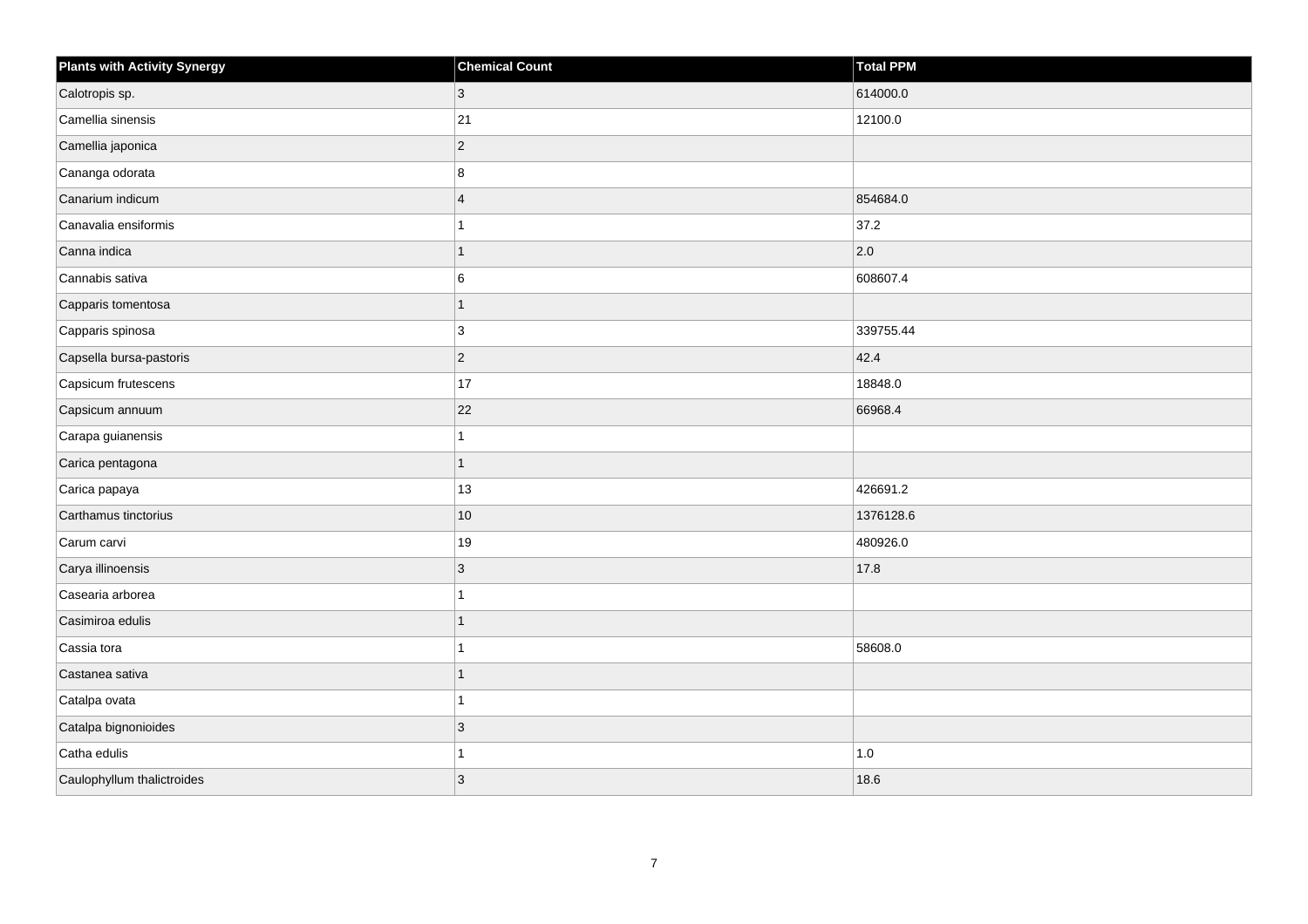| <b>Plants with Activity Synergy</b> | <b>Chemical Count</b> | <b>Total PPM</b> |
|-------------------------------------|-----------------------|------------------|
| Cedrus libani                       |                       |                  |
| Cedrus deodora                      | $\overline{2}$        | 84930.0          |
| Ceiba pentandra                     | $\boldsymbol{\Delta}$ |                  |
| Celosia cristata                    | 1                     |                  |
| Centaurea cyanus                    | 6                     |                  |
| Centaurea calcitrapa                | 3                     |                  |
| Centaurium erythraea                | 5                     |                  |
| Centella asiatica                   | 12                    | 28.0             |
| Ceratonia siliqua                   | 5                     | 150000.0         |
| Chamaelirium luteum                 | $\overline{2}$        |                  |
| Chamaemelum nobile                  | 12                    | 1.6              |
| Chelidonium majus                   | 1                     |                  |
| Chenopodium ambrosioides            | 9                     | 18558.0          |
| Chenopodium album                   | $\overline{2}$        | 24.0             |
| Chimaphila umbellata                |                       |                  |
| Chiococca alba                      | 1                     |                  |
| Chondrus crispus                    |                       | 4.6              |
| Chrysanthemum x morifolium          | 15                    |                  |
| Chrysanthemum parthenium            | 17                    | 8.2              |
| Chrysanthemum coronarium            |                       | 36.4             |
| Chrysanthemum cinerariifolium       |                       |                  |
| Chrysanthemum balsamita             | $\overline{7}$        |                  |
| Chrysophyllum cainito               |                       |                  |
| Cicer arietinum                     | $\overline{4}$        | 119762.0         |
| Cichorium intybus                   | 10                    | 29378.0          |
| Cichorium endivia                   | 5                     | 26758.0          |
| Cimicifuga racemosa                 | 3                     | 116.0            |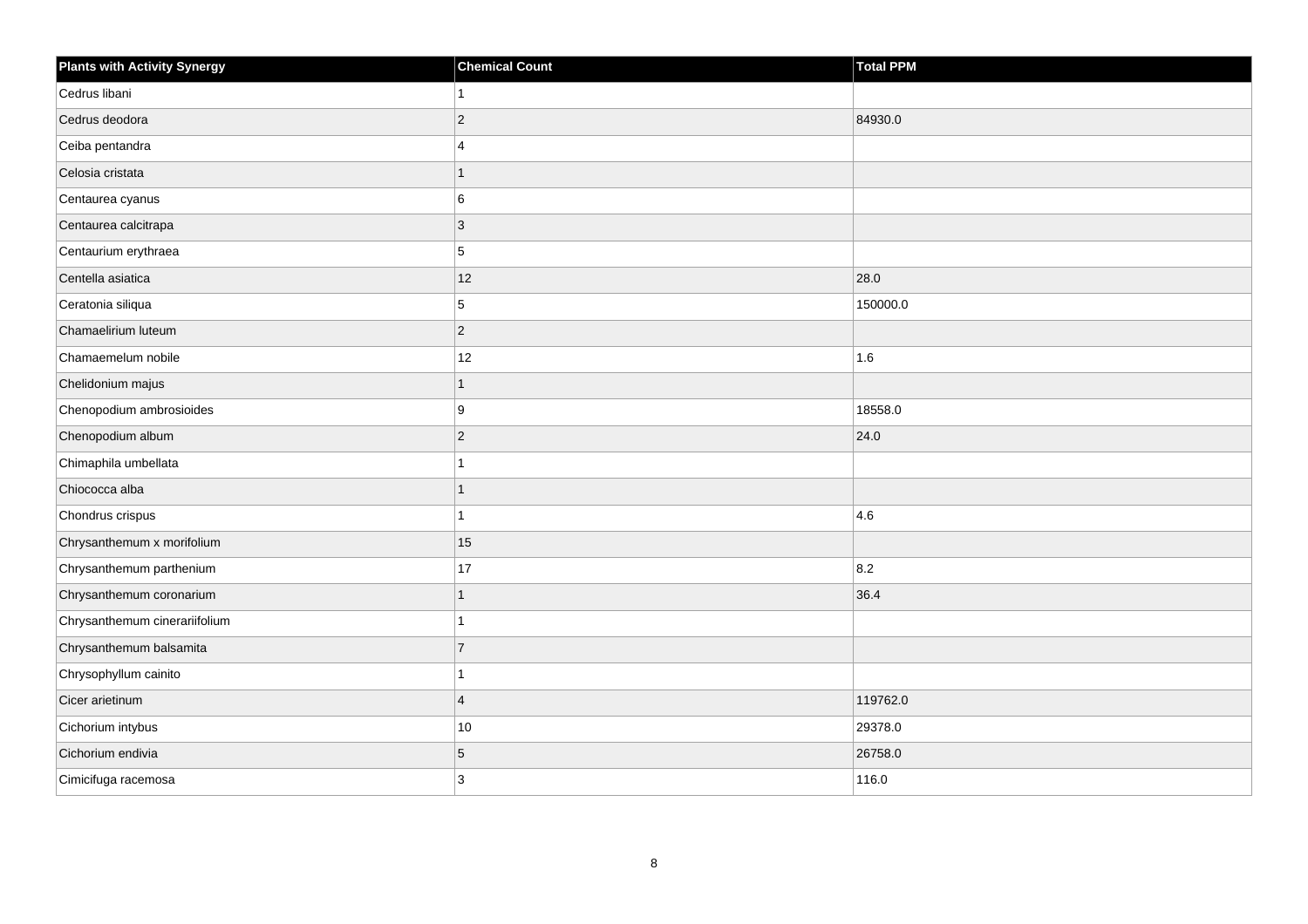| <b>Plants with Activity Synergy</b> | <b>Chemical Count</b> | <b>Total PPM</b>   |
|-------------------------------------|-----------------------|--------------------|
| Cimicifuga dahurica                 | $\mathbf 2$           |                    |
| Cinchona spp                        | $\overline{1}$        |                    |
| Cinchona pubescens                  | $\vert$ 2             |                    |
| Cinnamomum verum                    | 27                    | 28466.0            |
| Cinnamomum camphora                 | 19                    | 447377.0           |
| Cinnamomum aromaticum               | 19                    | $ 2.0\rangle$      |
| Cistus ladaniferus                  | 14                    | 87360.0            |
| Citrullus lanatus                   | 8                     | 798578.0           |
| Citrullus colocynthis               | 12                    |                    |
| Citrus sinensis                     | 24                    | 31093.019999999997 |
| Citrus reticulata                   | 23                    | 33035.399999999994 |
| Citrus paradisi                     | 20                    | 25383.0            |
| Citrus mitis                        | $\,6$                 |                    |
| Citrus medica                       | $\mathbf{1}$          |                    |
| Citrus limon                        | 20                    | 162.0              |
| Citrus aurantium                    | 21                    | 21298.0            |
| Citrus aurantiifolia                | 18                    | 37258.0            |
| Cleistocalyx fullageri              | $\mathbf{1}$          |                    |
| Clematis vitalba                    | $\mathbf 2$           |                    |
| Cleonia lusitanica                  | 15                    |                    |
| Cnicus benedictus                   | 10                    | 504005.4           |
| Cnidoscolus chayamansa              | $\mathbf{1}$          | 30.0               |
| Coccinia grandis                    | $\mathbf 2$           |                    |
| Cocos nucifera                      | $\overline{7}$        | 155306.0           |
| Coffea arabica                      | $\bf 8$               | 205604.0           |
| Coix lacryma-jobi                   | 3                     | 6.4                |
| Cola acuminata                      | $\vert$ 2             | 2.0                |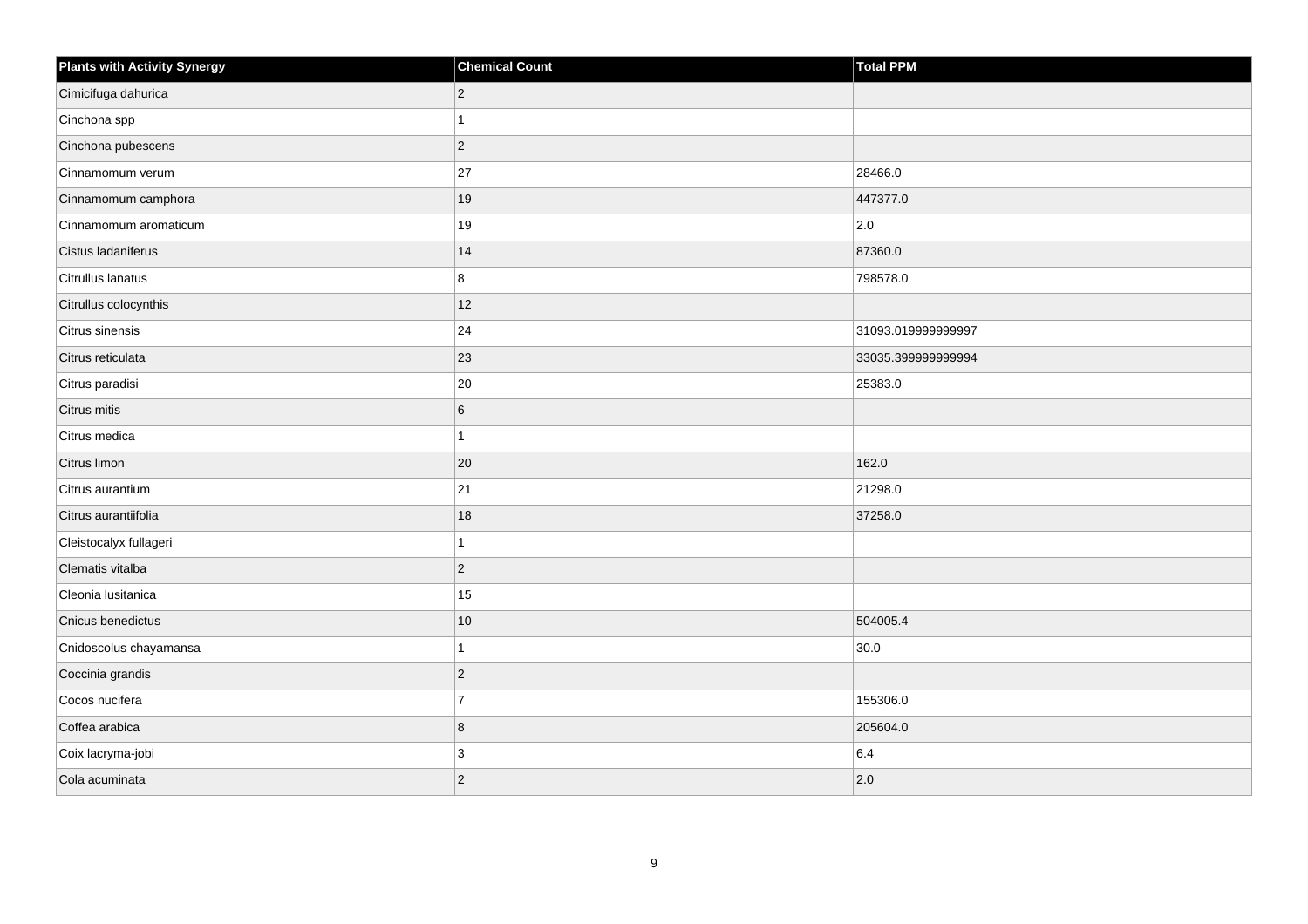| <b>Plants with Activity Synergy</b> | <b>Chemical Count</b>   | Total PPM |
|-------------------------------------|-------------------------|-----------|
| Colchicum autumnale                 | $\overline{2}$          |           |
| Coleus barbatus                     | 1                       |           |
| Collinsonia canadensis              | 5                       | 36.0      |
| Colocasia esculenta                 | $\overline{\mathbf{A}}$ | 52582.0   |
| Commiphora wightii                  |                         |           |
| Commiphora myrrha                   | 3                       |           |
| Conium maculatum                    | $\overline{c}$          |           |
| Convallaria majalis                 | 3                       |           |
| Conyza canadensis                   | 3                       | 476.0     |
| Copaifera spp                       | 1                       | 961200.0  |
| Coptis spp                          |                         |           |
| Coptis japonica                     |                         |           |
| Coptis chinensis                    |                         |           |
| Corchorus olitorius                 | 5                       | 236061.6  |
| Coriandrum sativum                  | 23                      | 414244.0  |
| Coridothymus capitatus              | 15                      |           |
| Cornus mas                          | $\overline{c}$          |           |
| Corylus avellana                    | 3                       | 1183012.0 |
| Corylus americana                   | 1                       |           |
| Crataegus rhipidophylla             | 6                       |           |
| Crataegus pentagyna                 |                         |           |
| Crataegus monogyna                  | $\overline{4}$          |           |
| Crataegus laevigata                 | 6                       |           |
| Crataegus cuneata                   | 1                       |           |
| Crescentia alata                    | $\overline{2}$          | 15.2      |
| Crocus sativus                      | 17                      | 8.0       |
| Croton tiglium                      | $\overline{2}$          | 560000.0  |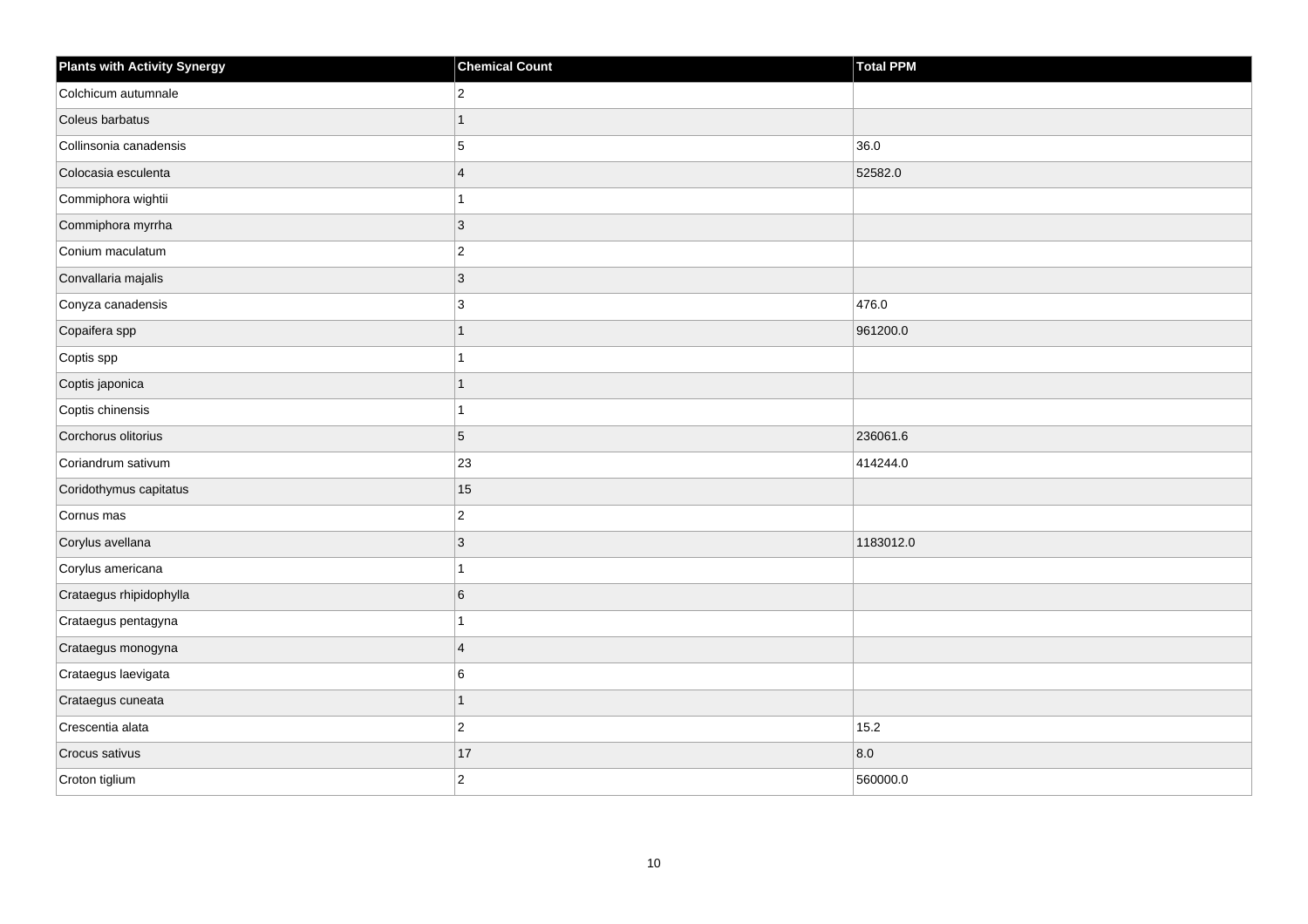| <b>Plants with Activity Synergy</b> | <b>Chemical Count</b> | <b>Total PPM</b> |
|-------------------------------------|-----------------------|------------------|
| Croton lechleri                     | $ 10\rangle$          |                  |
| Croton eluteria                     | 10                    |                  |
| Cryptostegia grandifolia            | $\mathbf 2$           | 142690.0         |
| Cryptotaenia japonica               | $\mathbf{1}$          |                  |
| Cucumis sativus                     | 11                    | 2170021.2        |
| Cucumis melo                        | 9                     | 2737792.8        |
| Cucurbita spp                       | $\overline{4}$        | 19950.0          |
| Cucurbita pepo                      | 10                    | 1186534.4        |
| Cucurbita maxima                    | $\vert$ 2             | 559630.0         |
| Cucurbita foetidissima              | 5                     |                  |
| Cuminum cyminum                     | 18                    | 66370.0          |
| Cunila origanoides                  | 11                    | 49084.0          |
| Curcuma zedoaria                    | $\vert$ <sub>2</sub>  | 3840.0           |
| Curcuma xanthorrhiza                | $\mathbf 2$           |                  |
| Curcuma longa                       | 19                    | 108321.0         |
| Cyamopsis tetragonoloba             | $\overline{4}$        |                  |
| Cyclanthera pedata                  | $\mathbf{1}$          | 16.0             |
| Cydonia oblonga                     | 5                     | 3.8              |
| Cymbopogon winterianus              | $\bf 8$               | 11758.0          |
| Cymbopogon parkeri                  | 4                     | 16216.0          |
| Cymbopogon nardus                   | 11                    | 13668.0          |
| Cymbopogon martinii                 | $\overline{4}$        | 9500.0           |
| Cymbopogon flexuosus                | $\,6$                 | 10000.0          |
| Cymbopogon citratus                 | 8                     | 4472.0           |
| Cynara cardunculus                  | $\overline{7}$        | 7442.0           |
| Cyperus rotundus                    | 5                     |                  |
| Cyphomandra betacea                 | $\overline{1}$        | 14.0             |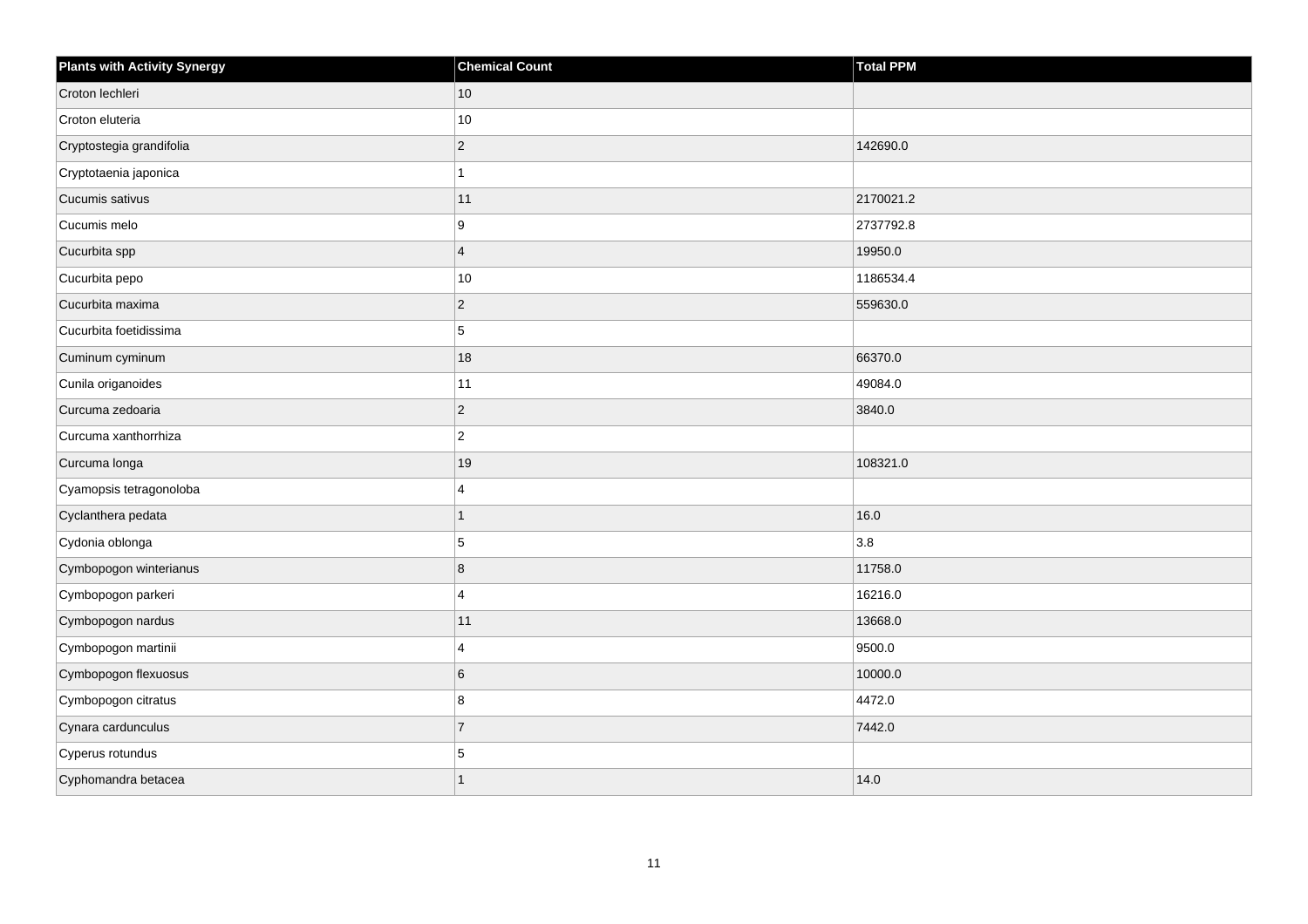| <b>Plants with Activity Synergy</b> | <b>Chemical Count</b>   | Total PPM     |
|-------------------------------------|-------------------------|---------------|
| Cyrtosperma chamissonis             |                         | $ 2.4\rangle$ |
| Cytisus scoparius                   | $\overline{4}$          | 61920.0       |
| Daemonorops draco                   |                         |               |
| Daphne genkwa                       | 1                       |               |
| Datura stramonium                   | 5                       | 462000.0      |
| Datura metel                        | 1                       | 146000.0      |
| Daucus carota                       | 27                      | 634108.0      |
| Dianthus caryophyllus               | 3                       |               |
| Dictamnus hispanicus                |                         |               |
| Dictamnus albus                     | 9                       |               |
| Digitalis purpurea                  | $\overline{\mathbf{A}}$ |               |
| Dioscorea sp.                       |                         | 7.0           |
| Dioscorea pentaphylla               | 4                       | 4974.0        |
| Dioscorea alata                     | $\overline{c}$          | 2.8           |
| Diospyros virginiana                | $\overline{a}$          |               |
| Dipsacus fullonum                   | $\overline{4}$          |               |
| Dipteryx odorata                    | 4                       | 37500.0       |
| Dodonaea viscosa                    | $\overline{3}$          | 307570.0      |
| Dracocephalum thymiflora            | $\overline{7}$          | 1396.0        |
| Dracocephalum parviflora            | $\overline{2}$          | 420.0         |
| Drimys winteri                      | $\overline{2}$          |               |
| Durio zibethinus                    | 1                       |               |
| Echinacea spp                       | 12                      | 141.2         |
| Echinacea purpurea                  | $\overline{4}$          |               |
| Echinacea pallida                   | 5                       |               |
| Echinacea angustifolia              | $\overline{7}$          |               |
| Elaeagnus umbellatus                |                         |               |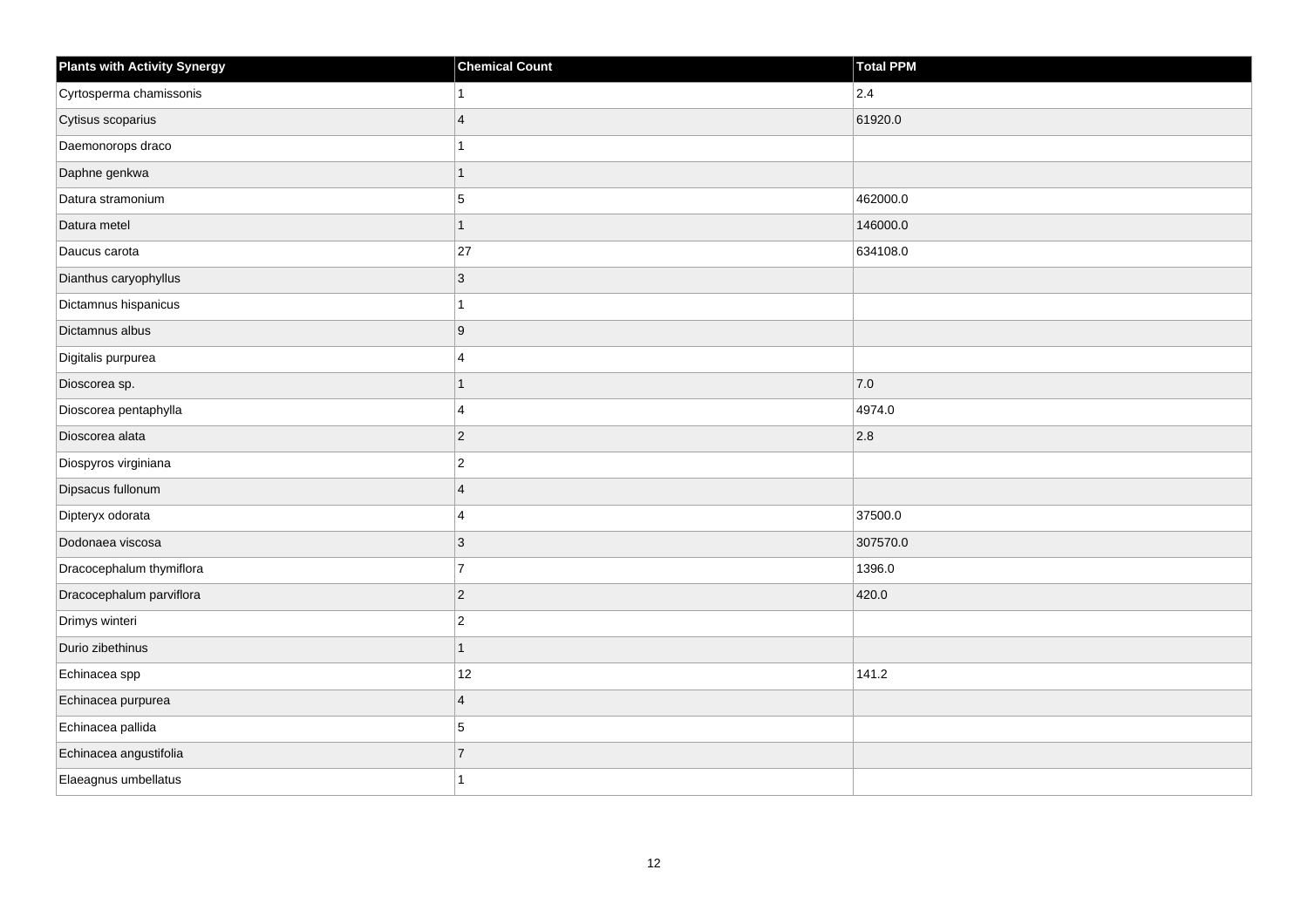| <b>Plants with Activity Synergy</b> | <b>Chemical Count</b> | <b>Total PPM</b> |
|-------------------------------------|-----------------------|------------------|
| Elaeagnus commutata                 | 1                     |                  |
| Elaeagnus angustifolia              | 3                     |                  |
| Elaeis oleifera                     | 1                     |                  |
| Elaeis guineensis                   | 4                     |                  |
| Eleocharis dulcis                   |                       |                  |
| Elettaria cardamomum                | 20                    | 410534.0         |
| Eleutherococcus senticosus          | 3                     |                  |
| Elsholtzia polystachya              | 16                    |                  |
| Elsholtzia pilosa                   | 11                    |                  |
| Elsholtzia nipponica                | 3                     |                  |
| Elsholtzia eriostachya              | 3                     |                  |
| Elsholtzia densa                    | $\overline{c}$        |                  |
| Elsholtzia cristata                 | $\overline{7}$        |                  |
| Elsholtzia blanda                   | 12                    |                  |
| Elytrigia repens                    | $\overline{4}$        |                  |
| Ephedra sinica                      | 12                    | 94.0             |
| Equisetum hyemale                   | $\overline{c}$        |                  |
| Equisetum arvense                   | 4                     |                  |
| Eriobotrya japonica                 | 5                     | 3.6              |
| Eruca sativa                        | $\overline{7}$        |                  |
| Eryngium foetidum                   | $\overline{c}$        |                  |
| Eryngium floridanum                 |                       | 12.0             |
| Erythrina fusca                     |                       | 18.0             |
| Erythrina crista-galli              | $\overline{c}$        | 233120.0         |
| Erythrina berteroana                | 1                     | 24.0             |
| Erythrophleum suaveolens            |                       |                  |
| Erythroxylum novogranatense         | 1                     | 2600.0           |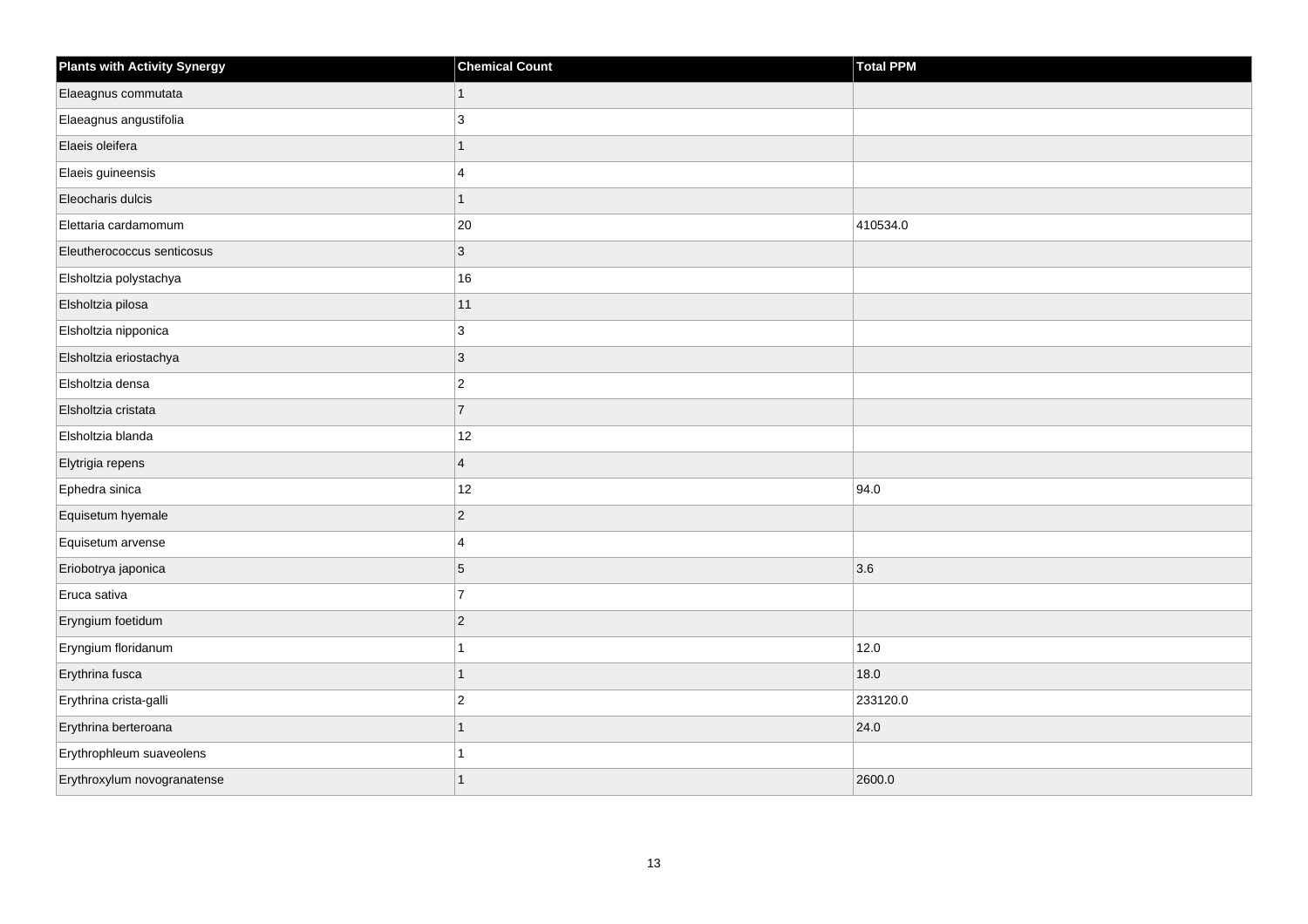| Plants with Activity Synergy | <b>Chemical Count</b> | Total PPM |
|------------------------------|-----------------------|-----------|
| Erythroxylum coca            | 4                     | 366.0     |
| Eschscholzia californica     | 1                     |           |
| Eucalyptus viridis           | $13$                  |           |
| Eucalyptus tetraptera        | 8                     |           |
| Eucalyptus tereticornis      | 14                    |           |
| Eucalyptus stoatei           | 8                     |           |
| Eucalyptus sparsa            | 13                    |           |
| Eucalyptus sp                | $\overline{2}$        |           |
| Eucalyptus sideroxylon       | 14                    |           |
| Eucalyptus siderophloia      | 16                    |           |
| Eucalyptus saligna           | 13                    |           |
| Eucalyptus punctata          | 14                    |           |
| Eucalyptus porosa            | 13                    |           |
| Eucalyptus populnea          | 14                    |           |
| Eucalyptus polyanthemos      | 16                    |           |
| Eucalyptus paniculata        | 8                     |           |
| Eucalyptus oviformis         | $16\,$                |           |
| Eucalyptus odorata           | 13                    |           |
| Eucalyptus ochrophloia       | 13                    |           |
| Eucalyptus occidentalis      | 16                    |           |
| Eucalyptus nova-anglica      | $\overline{7}$        |           |
| Eucalyptus moluccana         | 16                    |           |
| Eucalyptus melliodora        | $16\,$                |           |
| Eucalyptus melanophloia      | 13                    |           |
| Eucalyptus maideni           | 16                    |           |
| Eucalyptus maculata          | 15                    |           |
| Eucalyptus leucoxylon        | 13                    |           |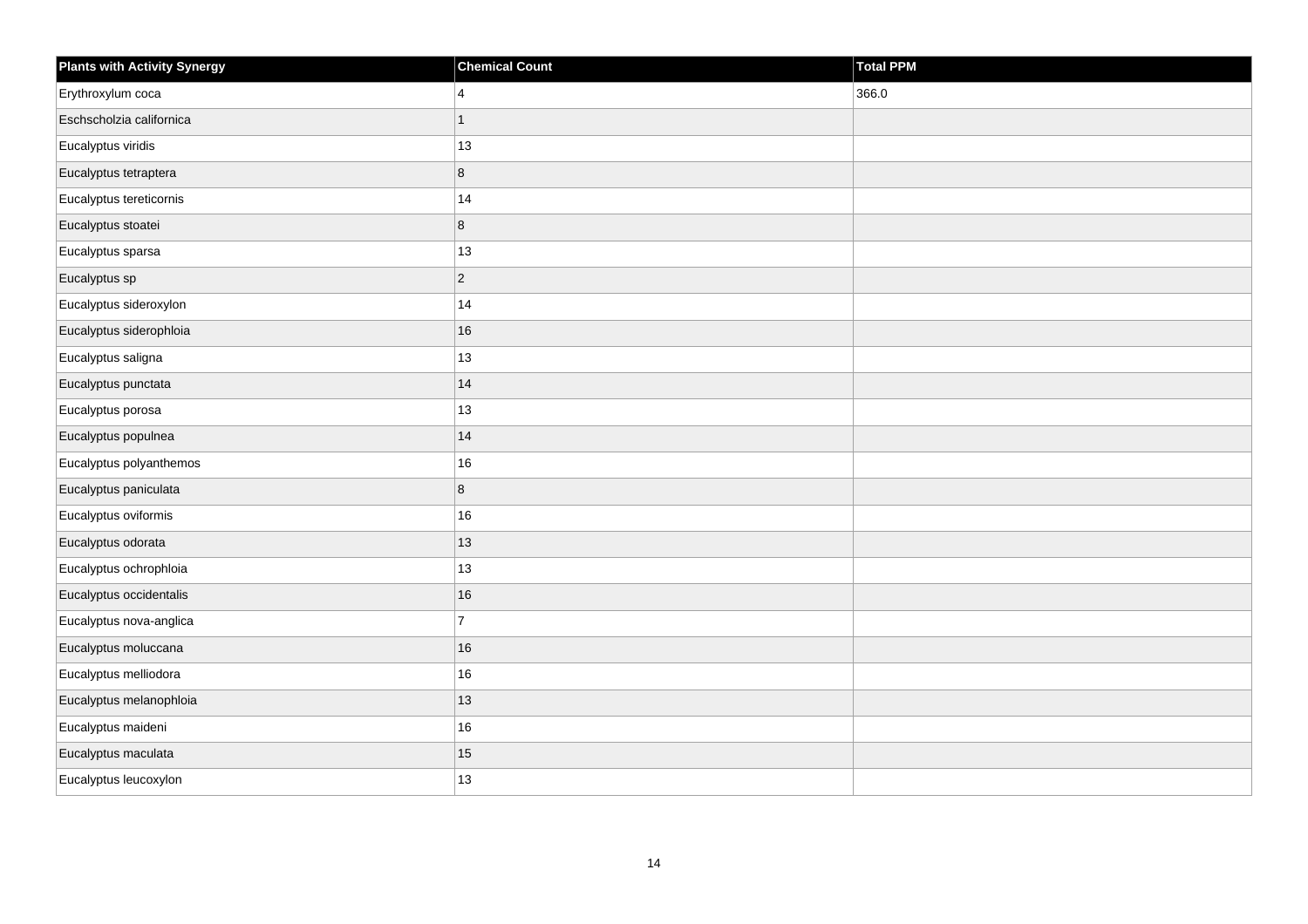| <b>Plants with Activity Synergy</b> | <b>Chemical Count</b> | Total PPM |
|-------------------------------------|-----------------------|-----------|
| Eucalyptus largisparsa              | 13                    |           |
| Eucalyptus lansdowneana             | 13                    |           |
| Eucalyptus intertexta               | 13                    |           |
| Eucalyptus incrassata               | 8                     |           |
| Eucalyptus globulus                 | 22                    | 63000.0   |
| Eucalyptus forrestiana              | 8                     |           |
| Eucalyptus fasiculosa               | 13                    |           |
| Eucalyptus erythrandra              | 8                     |           |
| Eucalyptus dolichorhyncha           | $\bf8$                |           |
| Eucalyptus diversicolor             | 16                    |           |
| Eucalyptus desquamata               | 13                    |           |
| Eucalyptus dealbata                 | 16                    |           |
| Eucalyptus cuprea                   | 13                    |           |
| Eucalyptus cladocalyx               | 16                    |           |
| Eucalyptus citriodora               | 22                    | 51600.0   |
| Eucalyptus ceratocorys              | 8                     |           |
| Eucalyptus camaldulensis            | 16                    |           |
| Eucalyptus bridgesiana              | 9                     |           |
| Eucalyptus brassiana                | 18                    |           |
| Eucalyptus botryoides               | 16                    |           |
| Eucalyptus bosistoana               | 16                    |           |
| Eucalyptus blakelyi                 | 15                    |           |
| Eucalyptus behriana                 | 13                    |           |
| Eucalyptus astringens               | 16                    |           |
| Eucalyptus angulosa                 | $\bf 8$               |           |
| Eucalyptus albens                   | 16                    |           |
| Eucommia ulmoides                   | $\mathbf{3}$          |           |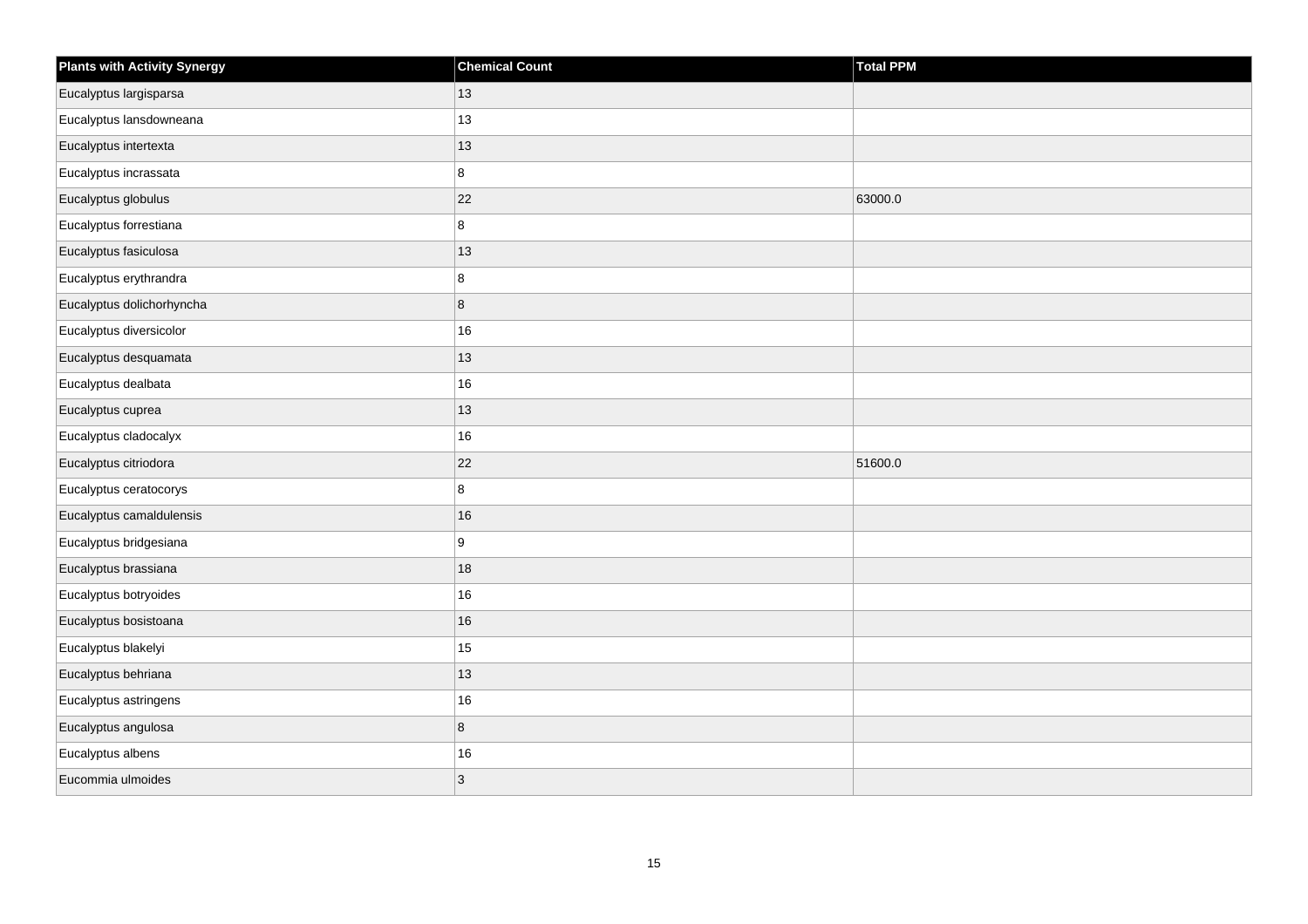| <b>Plants with Activity Synergy</b> | <b>Chemical Count</b> | <b>Total PPM</b> |
|-------------------------------------|-----------------------|------------------|
| Eugenia uniflora                    | $\overline{2}$        |                  |
| Eugenia floribunda                  |                       |                  |
| Eugenia brasiliensis                |                       |                  |
| Euodia rutaecarpa                   | 1                     |                  |
| Euonymus atropurpureus              |                       |                  |
| Eupatorium triplinerve              | $\overline{2}$        |                  |
| Eupatorium perfoliatum              | 1                     |                  |
| Euphorbia pulcherrima               | $\overline{2}$        |                  |
| Euphorbia lathyris                  | 3                     | 765000.0         |
| Euphorbia hirta                     | 5                     |                  |
| Euphrasia officinalis               | 3                     | 8.6              |
| Fagopyrum esculentum                | $6\phantom{a}$        | 38574.0          |
| Ferula jaeschkeana                  | 1                     | 19000.0          |
| Ferula gummosa                      | 8                     |                  |
| Ferula assa-foetida                 | 4                     |                  |
| Ficus carica                        | 15                    | 355228.6         |
| Filipendula ulmaria                 | $\overline{a}$        |                  |
| Foeniculum vulgare                  | 22                    | 434900.0         |
| Fragaria spp                        | 9                     | 377884.0         |
| Frangula purshiana                  | $\overline{2}$        |                  |
| Fucus vesiculosus                   | 3                     |                  |
| Galeopsis tetrahit                  | 1                     | 80.0             |
| Ganoderma lucidum                   | $\overline{2}$        |                  |
| Garcinia mangostana                 | 1                     |                  |
| Gardenia jasminoides                | 3                     |                  |
| Gaultheria procumbens               | $\overline{4}$        | 15840.0          |
| Gaultheria fragrantissima           |                       |                  |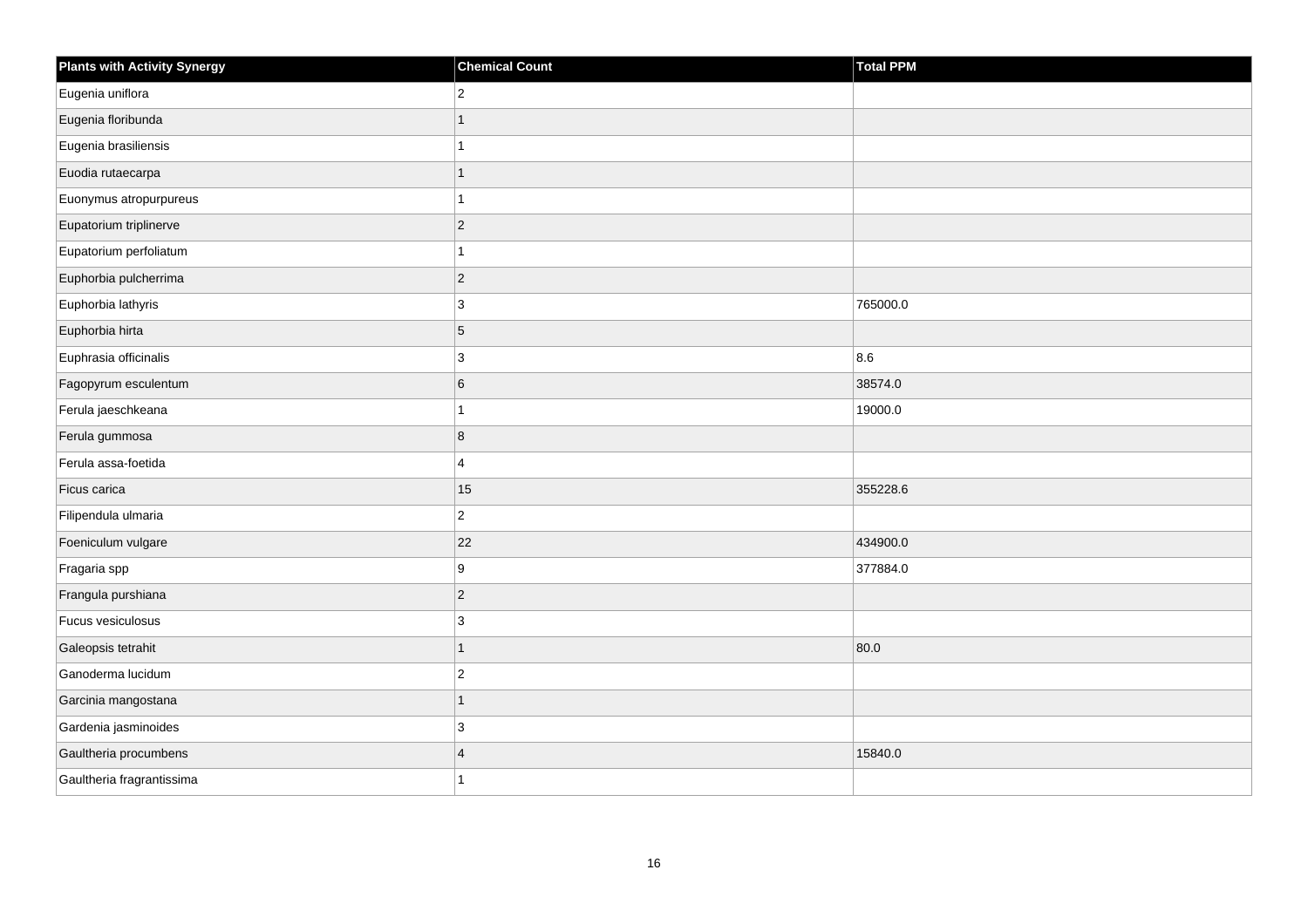| <b>Plants with Activity Synergy</b> | <b>Chemical Count</b> | <b>Total PPM</b> |
|-------------------------------------|-----------------------|------------------|
| Genipa americana                    | $\overline{1}$        | 2.4              |
| Gentiana lutea                      | $\overline{2}$        | 52.8             |
| Ginkgo biloba                       | 8                     | 48624.0          |
| Glechoma hederacea                  | 14                    | 200.0            |
| Gleditsia triacanthos               |                       |                  |
| Gliricidia sepium                   | 1                     | 34.0             |
| Gloriosa superba                    | $ 2\rangle$           |                  |
| Glycine max                         | 14                    | 520982.0         |
| Glycyrrhiza glabra                  | 15                    | 1142.2           |
| Gossypium sp                        | 8                     | 350202.4         |
| Guaiacum sp.                        | 1                     |                  |
| Guarea rusbyi                       |                       |                  |
| Harpagophytum procumbens            | $\vert 4 \vert$       |                  |
| Hedeoma reverchonii                 | 10                    | 12804.0          |
| Hedeoma pulegioides                 | 13                    | 58320.0          |
| Hedeoma hispida                     | 9                     | 2196.0           |
| Hedeoma drummondii                  | 11                    | 50620.0          |
| Hedera helix                        | $\mathbf{3}$          | 231660.0         |
| Hedychium flavum                    | $6\overline{6}$       |                  |
| Helianthus tuberosus                |                       | 20.0             |
| Helianthus annuus                   | 21                    | 1315682.0        |
| Helichrysum angustifolium           | $ 3\rangle$           |                  |
| Hemidesmus indicus                  | 1                     |                  |
| Hesperis matronalis                 | 5                     |                  |
| Hibiscus sabdariffa                 | 10                    | 30.0             |
| Hibiscus rosa-sinensis              |                       |                  |
| Hierochloe odorata                  |                       |                  |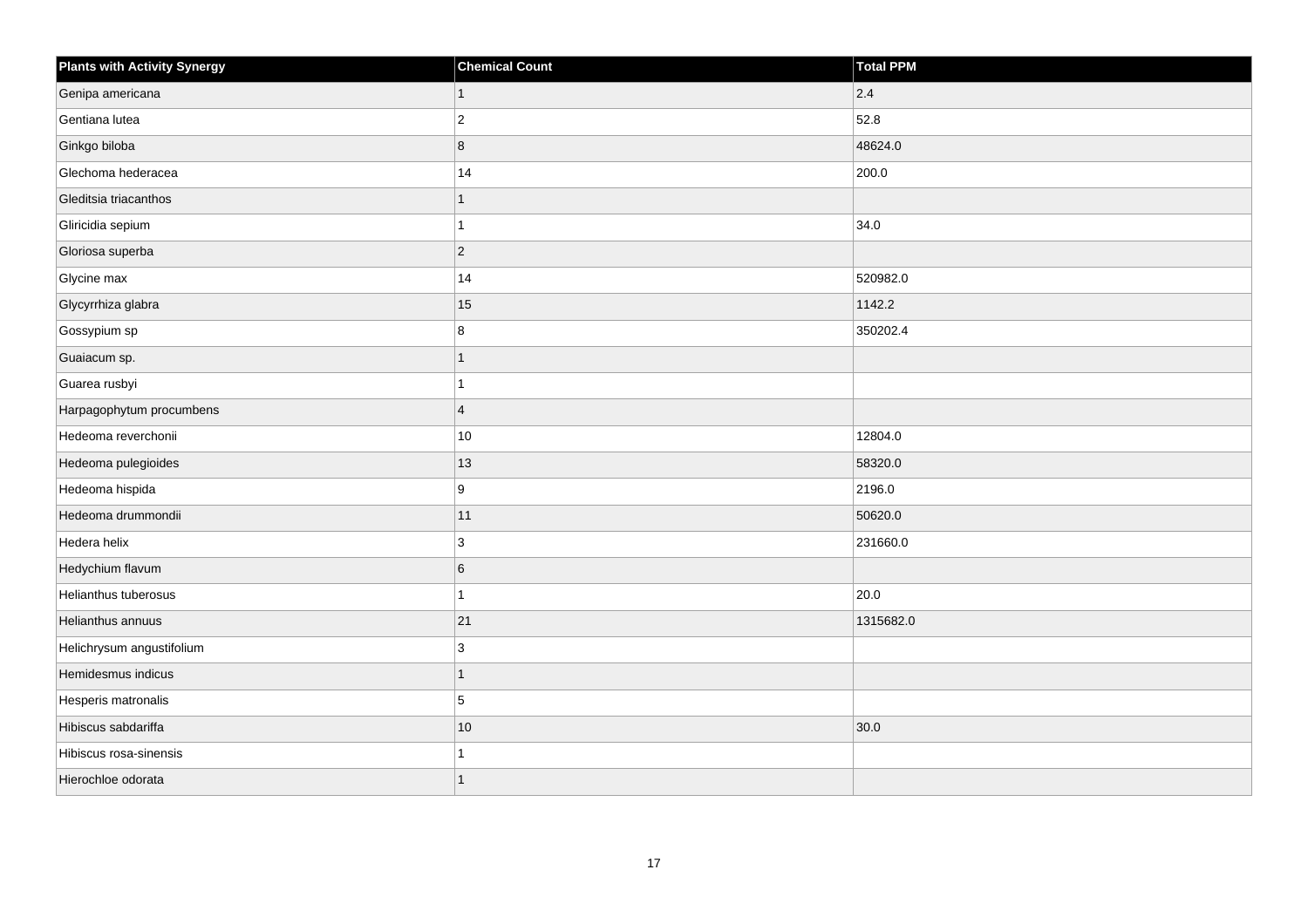| <b>Plants with Activity Synergy</b> | <b>Chemical Count</b> | <b>Total PPM</b>  |
|-------------------------------------|-----------------------|-------------------|
| Hippophae rhamnoides                | 3                     |                   |
| Holarrhena pubescens                | $\overline{2}$        | 454200.0          |
| Hordeum vulgare                     | $10\,$                | 77320.0           |
| Houttuynia cordata                  | $10$                  |                   |
| Humulus lupulus                     | 15                    | 59.8              |
| Huperzia spp                        | 1                     |                   |
| Hura crepitans                      |                       |                   |
| Hyacinthus orientalis               | 8                     | 364.24            |
| Hydnocarpus wightiana               |                       | 82220.0           |
| Hydnocarpus kurzii                  | 1                     | 146000.0          |
| Hydrastis canadensis                | $\overline{2}$        | 5.2               |
| Hylocereus undatus                  |                       |                   |
| Hylocereus guatemalensis            | 1                     |                   |
| Hyoscyamus niger                    | 3                     | 712648.0          |
| Hypericum perforatum                | 18                    |                   |
| Hyptis suaveolens                   | 14                    | 10930.0           |
| Hyssopus officinalis                | 27                    | 37033.1           |
| Ilex paraguariensis                 | 1                     |                   |
| Illicium verum                      | 17                    | 29288.0           |
| Inga feuillei                       | 1                     |                   |
| Inga edulis                         |                       |                   |
| Inonotus obliquus                   | 1                     |                   |
| Inula helenium                      | 3                     |                   |
| Ipomoea purga                       | 1                     | 80000.0           |
| Ipomoea batatas                     | 6                     | 9823.800000000001 |
| Ipomoea aquatica                    |                       | 18.0              |
| Iris x germanica                    | 5                     |                   |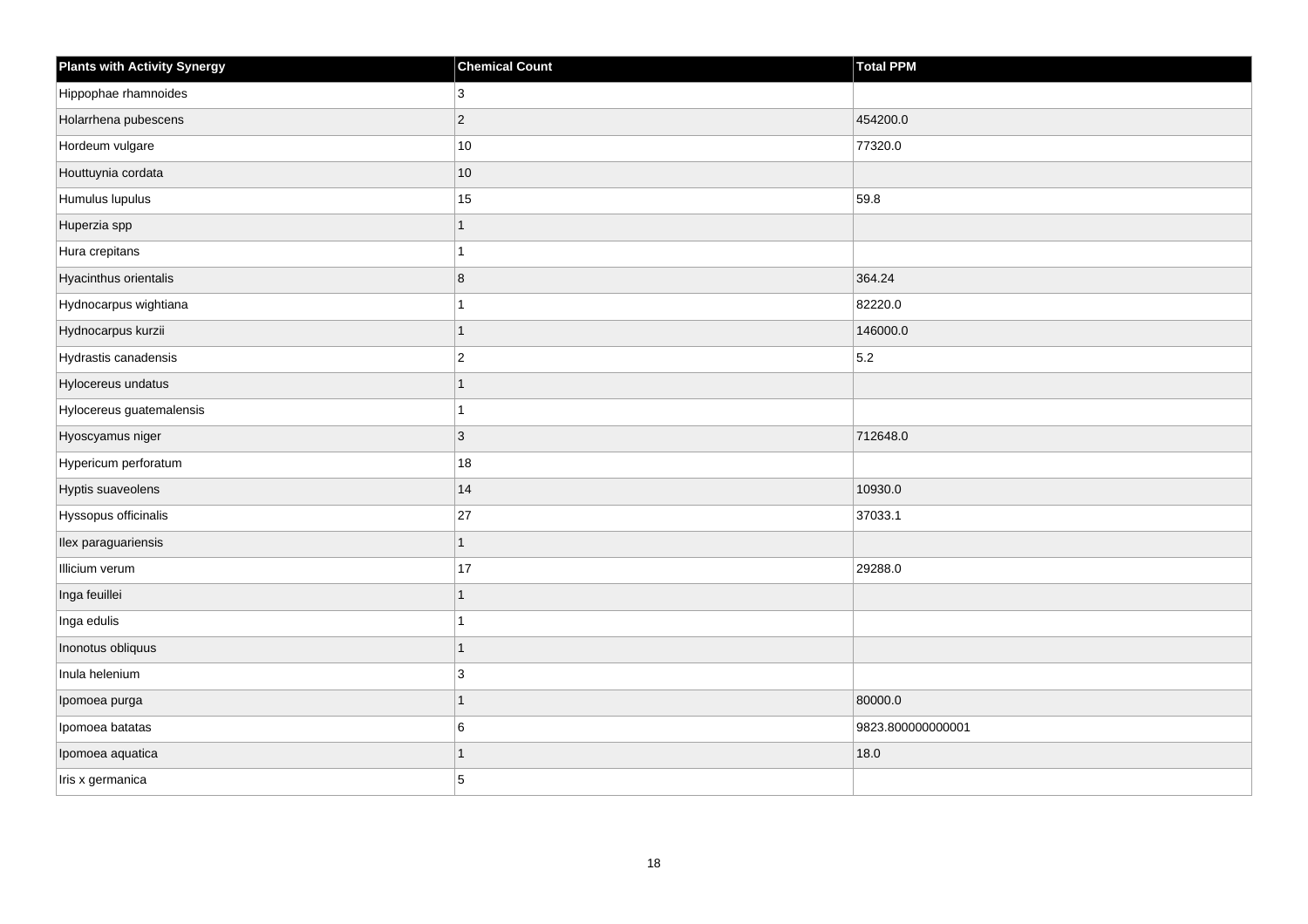| <b>Plants with Activity Synergy</b> | <b>Chemical Count</b> | Total PPM |
|-------------------------------------|-----------------------|-----------|
| Iris versicolor                     | 1                     |           |
| Isanthus brachiatus                 | $\overline{7}$        | 1860.0    |
| Isatis tinctoria                    | $ 2\rangle$           | 353280.0  |
| Jasminum officinale                 | 6                     | 1274.0    |
| Jatropha curcas                     | 3                     | 723840.0  |
| Juglans regia                       | 8                     | 1486130.0 |
| Juglans nigra                       | 8                     | 8.0       |
| Juglans cinerea                     | 3                     | 1127746.0 |
| Juniperus virginiana                | $\overline{7}$        |           |
| Juniperus sabina                    | 10                    |           |
| Juniperus oxycedrus                 |                       |           |
| Juniperus communis                  | 24                    | 31416.4   |
| Justicia pectoralis                 | $\mathbf{1}$          | 5.4       |
| Justicia adhatoda                   | $ 2\rangle$           | 320900.0  |
| Kaempferia galanga                  | $ 2\rangle$           |           |
| Kalanchoe pinnata                   | 3                     |           |
| Lablab purpureus                    | 3                     | 15852.0   |
| Lactuca scariola                    | $\vert$ 2             | 668660.0  |
| Lactuca sativa                      | 6                     | 22682.6   |
| Lagenaria siceraria                 | 5                     | 871563.0  |
| Lantana camara                      | 16                    | 3200.0    |
| Larrea tridentata                   | $\overline{4}$        | $10.2$    |
| Laurus nobilis                      | 27                    | 61374.0   |
| Lavandula x intermedia              | 19                    | 9408.0    |
| Lavandula x hybrida                 | 12                    |           |
| Lavandula sp                        |                       |           |
| Lavandula latifolia                 | 19                    | 19638.0   |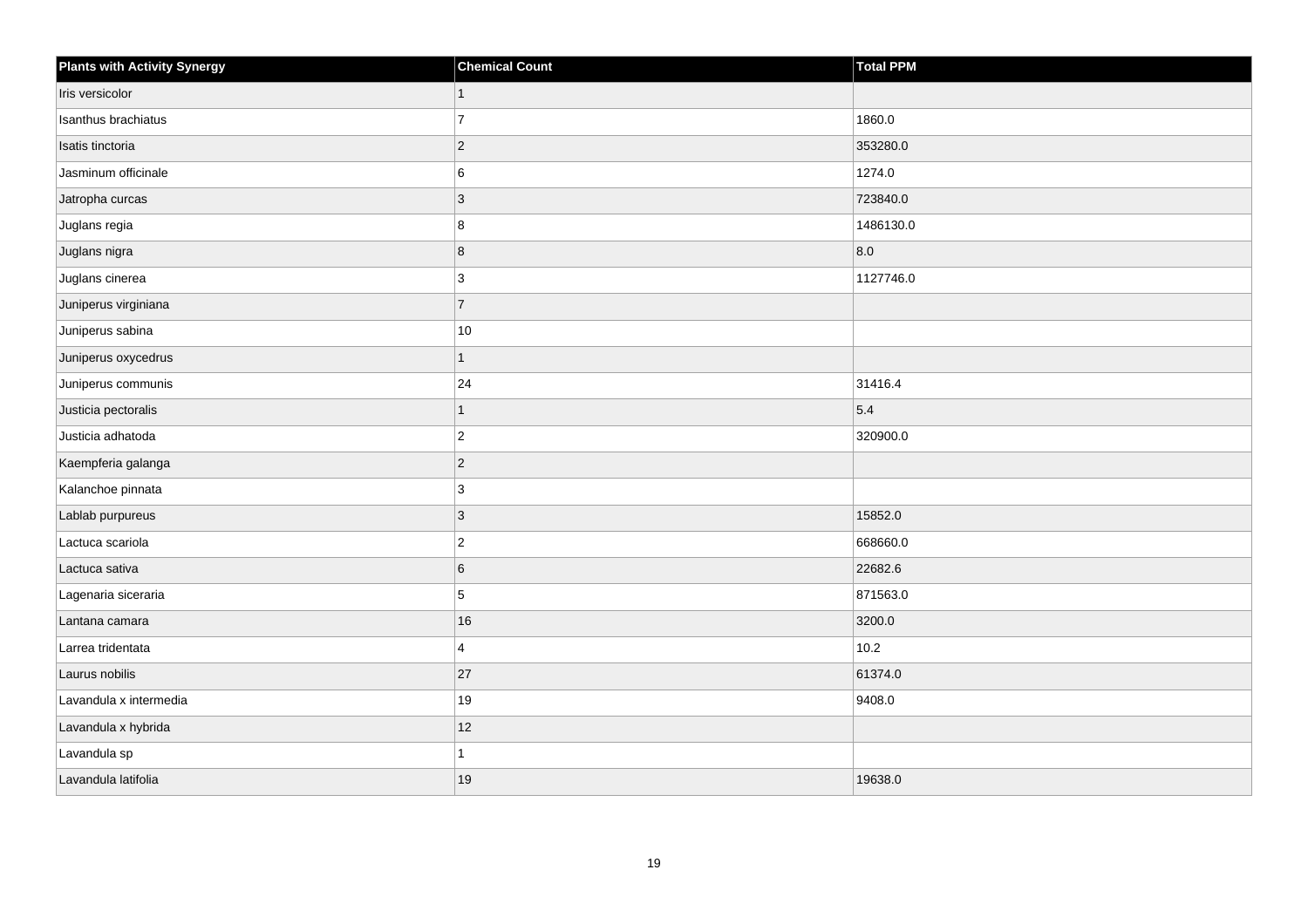| <b>Plants with Activity Synergy</b> | <b>Chemical Count</b> | <b>Total PPM</b> |
|-------------------------------------|-----------------------|------------------|
| Lavandula angustifolia              | 13                    | 13500.0          |
| Lawsonia inermis                    | $\overline{2}$        | 156360.0         |
| Ledum palustre                      |                       |                  |
| Lens culinaris                      | 5                     | 41068.0          |
| Lentinus edodes                     | $\overline{c}$        |                  |
| Leonotis nepetaefolia               | $\overline{c}$        | 581400.0         |
| Leonotis leonurus                   | 6                     |                  |
| Leonurus cardiaca                   | 6                     | 466.0            |
| Lepechinia schiediana               | 4                     | 6880.0           |
| Lepechinia calycina                 | 16                    | 8670.0           |
| Lepidium sativum                    | 4                     | 402605.0         |
| Lepidium meyenii                    | 3                     |                  |
| Leptospermum polygalifolium         | 1                     |                  |
| Levisticum officinale               | 22                    | 1560.0           |
| Licania platypus                    |                       |                  |
| Ligustrum lucidum                   | $\overline{2}$        |                  |
| Ligustrum japonicum                 | 9                     |                  |
| Limonia acidissima                  | 1                     |                  |
| Lindera benzoin                     | 11                    |                  |
| Linum usitatissimum                 | 5                     | 440003.6         |
| Lippia graveolens                   | $\overline{2}$        |                  |
| Lippia dulcis                       | 1                     |                  |
| Lippia alba                         | 5                     |                  |
| Liquidambar styraciflua             | $\overline{2}$        |                  |
| Litsea glaucescens                  | 12                    |                  |
| Lobelia inflata                     | $\overline{2}$        | 6.4              |
| Lonicera japonica                   | $\overline{7}$        |                  |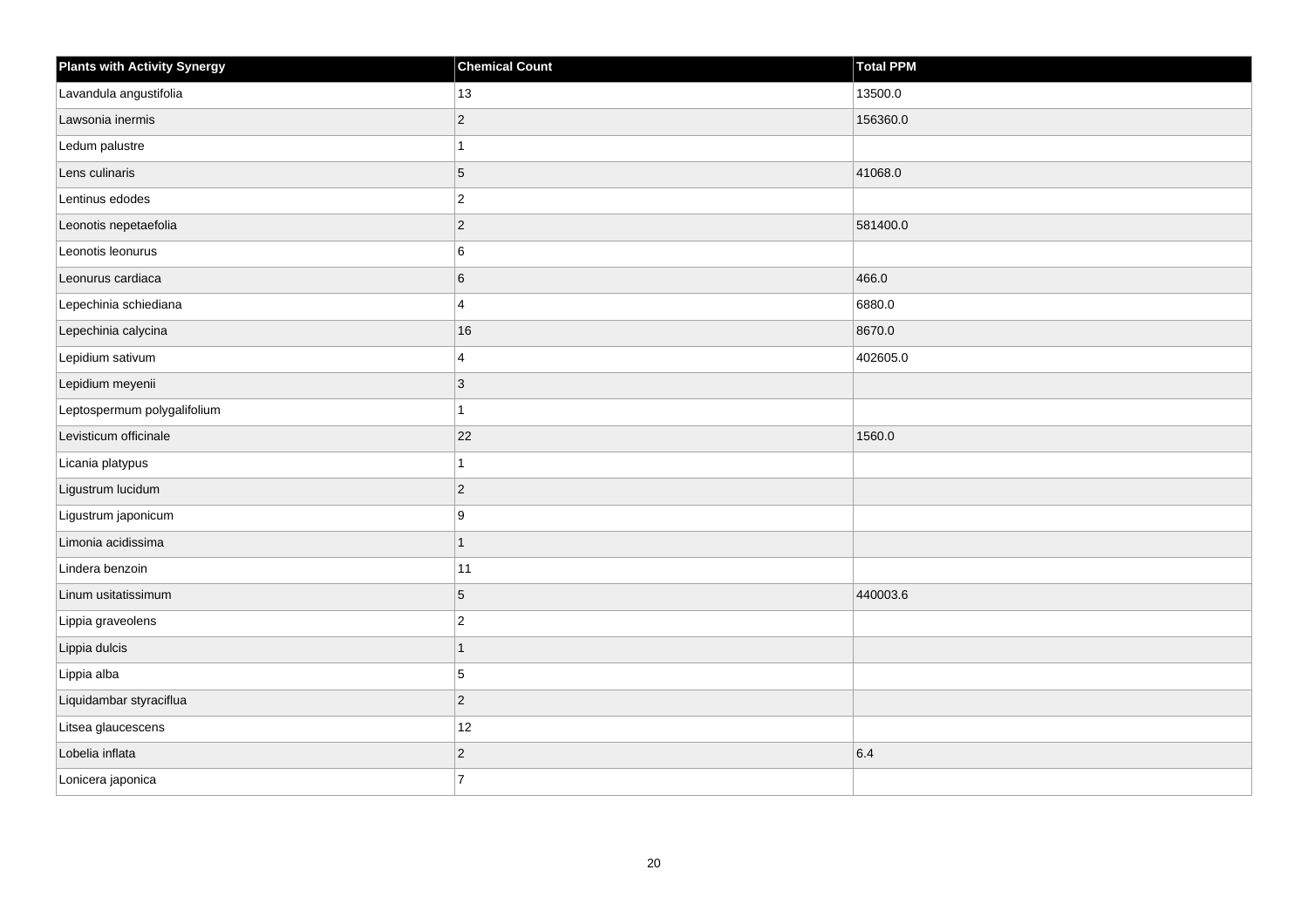| <b>Plants with Activity Synergy</b> | <b>Chemical Count</b>   | Total PPM |
|-------------------------------------|-------------------------|-----------|
| Lophophora williamsii               | $\mathbf{1}$            |           |
| Luffa aegyptiaca                    | 5                       | 757430.0  |
| Lupinus mutabilis                   | $\mathbf{1}$            | 16.6      |
| Lupinus albus                       | $\overline{4}$          | 211994.0  |
| Lycium chinense                     | $ 2\rangle$             | 15.4      |
| Lycium barbarum                     | $\mathbf{1}$            |           |
| Lycopersicon esculentum             | 14                      | 37756.0   |
| Lycopodium selago                   | 1                       |           |
| Lycopodium clavatum                 | $\overline{4}$          | 600000.0  |
| Lycopus virginicus                  | 10                      | 2668.0    |
| Lycopus uniflorus                   | $\sqrt{5}$              | 658.0     |
| Lycopus europeus                    | 5                       | 420.0     |
| Lythrum salicaria                   | 1                       |           |
| Macadamia spp                       | $\overline{4}$          | 2221238.0 |
| Maclura pomifera                    | $ 3\rangle$             |           |
| Magnolia officinalis                | 3                       |           |
| Magnolia kobus                      | $6\overline{6}$         |           |
| Magnolia fargesii                   | 3                       |           |
| Magnolia denudata                   | 11                      |           |
| Mahonia repens                      | 1                       |           |
| Malpighia glabra                    | $\mathbf{1}$            | 4.6       |
| Malus domestica                     | 9                       | 6346.0    |
| Malva sylvestris                    | 1                       | 40.0      |
| Malva parviflora                    | 1                       | 2.0       |
| Mammea americana                    | 1                       |           |
| Mangifera indica                    | 9                       | 18568.4   |
| Manihot esculenta                   | $\overline{\mathbf{4}}$ | 16034.2   |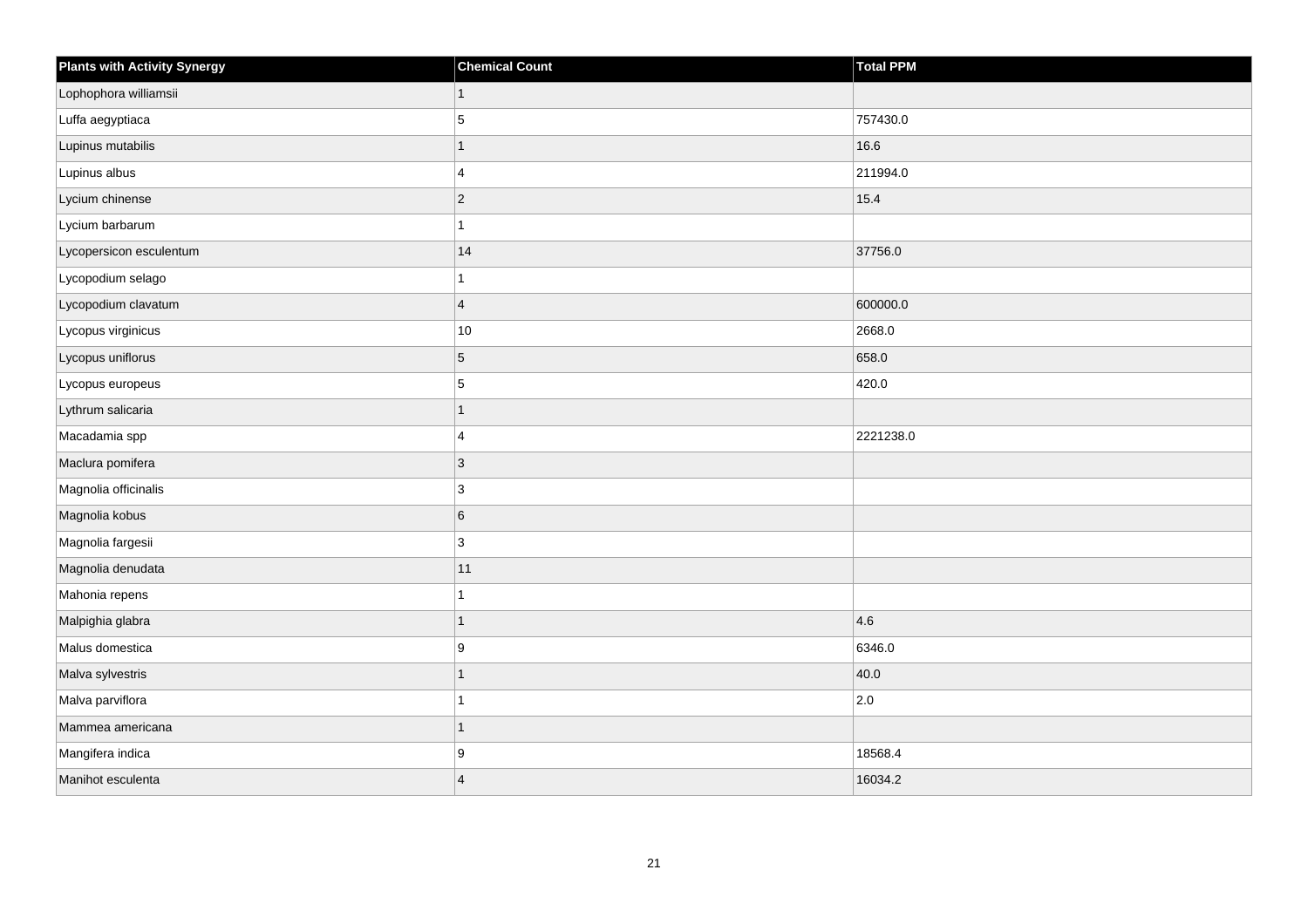| <b>Plants with Activity Synergy</b> | <b>Chemical Count</b> | Total PPM          |
|-------------------------------------|-----------------------|--------------------|
| Manilkara zapota                    |                       |                    |
| Maranta arundinacea                 | $\overline{2}$        | 8.0                |
| Marrubium vulgare                   | 8                     |                    |
| Matricaria recutita                 | $10$                  |                    |
| Mauritia flexuosa                   |                       |                    |
| Medicago sativa                     | 10                    | 15.0               |
| Melaleuca viridiflora               | 3                     |                    |
| Melaleuca sp                        | 1                     |                    |
| Melaleuca linariifolia              | 6                     |                    |
| Melaleuca leucadendra               | 3                     |                    |
| Melaleuca cajuputi                  | 6                     |                    |
| Melaleuca bracteata                 | $\overline{2}$        |                    |
| Melaleuca alternifolia              | 15                    |                    |
| Meleleuca howeana                   | 1                     |                    |
| Melia azedarach                     | 5                     |                    |
| Melilotus officinalis               | $\overline{3}$        |                    |
| Melissa officinalis                 | 11                    | 2985.0             |
| Mentha x rotundifolia               | $10$                  | 33920.0            |
| Mentha x piperita                   | 21                    | 18318.800000000003 |
| Mentha spicata                      | 26                    | 93806.0            |
| Mentha sp                           |                       |                    |
| Mentha pulegium                     | 17                    | 70212.0            |
| Mentha longifolia                   | 20                    | 205191.0           |
| Mentha arvensis var. piperascens    | 13                    | 128408.0           |
| Mentha aquatica                     | 13                    | 6070.0             |
| Menyanthes trifoliata               | 5                     |                    |
| Metrosideros sclerocarpa            |                       |                    |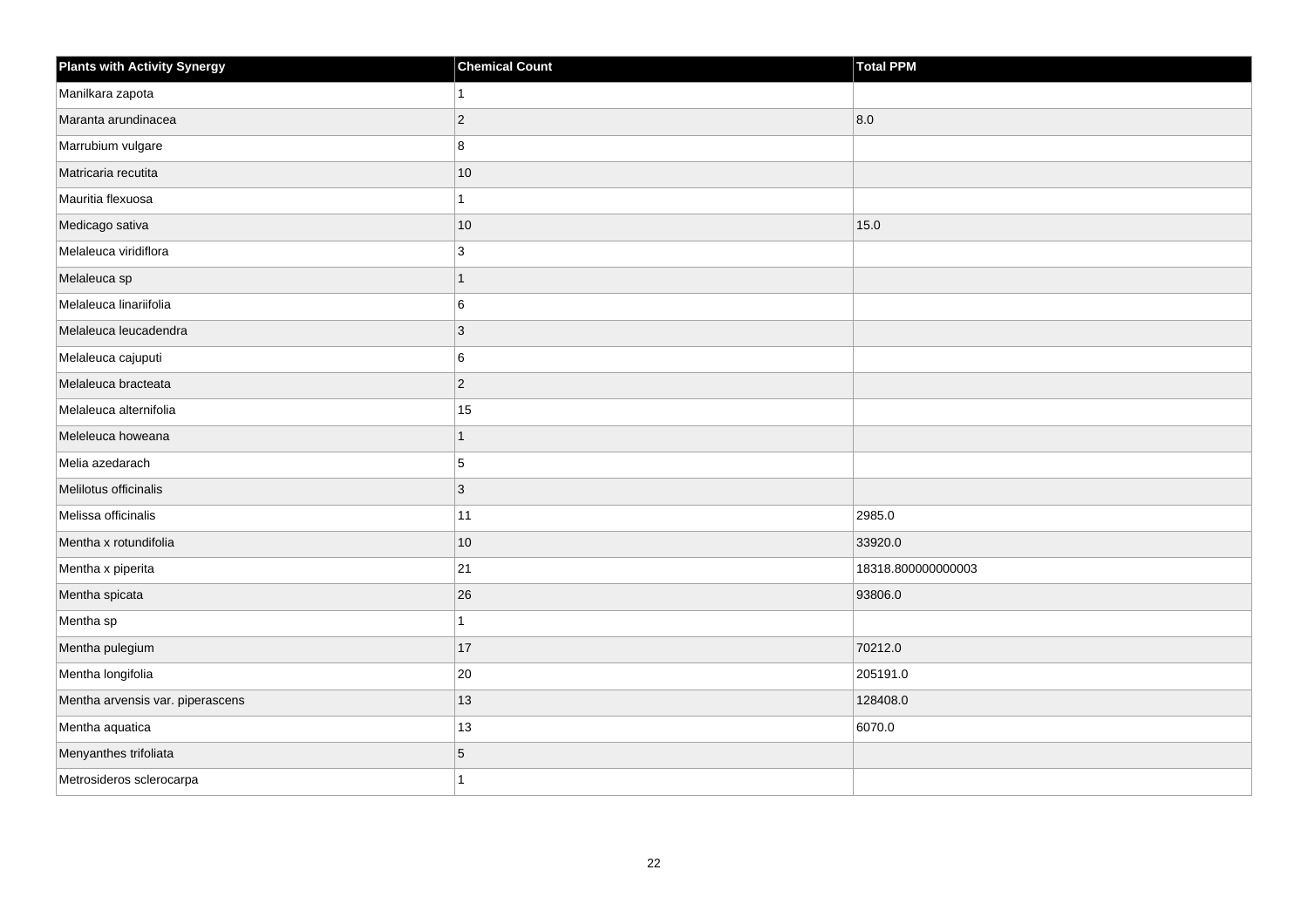| Plants with Activity Synergy | <b>Chemical Count</b> | <b>Total PPM</b> |
|------------------------------|-----------------------|------------------|
| Micromeria varia             | 10                    |                  |
| Micromeria thymifolia        | 13                    |                  |
| Micromeria teneriffae        | 13                    |                  |
| Micromeria myrtifolia        | 18                    |                  |
| Micromeria juliana           | 17                    |                  |
| Micromeria fruticosa         | 19                    |                  |
| Micromeria dalmatica         | $\overline{7}$        |                  |
| Micromeria croatica          | 15                    |                  |
| Micromeria congesta          | 17                    |                  |
| Mimosa pudica                | 3                     | 278834.0         |
| Mimulus glabratus            | $\mathbf{1}$          | 16.0             |
| Minthostachys mollis         | 6                     |                  |
| Mitchella repens             | $\mathbf{1}$          |                  |
| Moldavica thymiflora         | $\overline{7}$        |                  |
| Moldavica parviflora         | $\vert$ 2             |                  |
| Momordica charantia          | $\overline{4}$        | 231176.0         |
| Monarda russeliana           | $\overline{7}$        | 8290.0           |
| Monarda punctata             | 15                    | 136944.0         |
| Monarda media                | 10                    | 16836.0          |
| Monarda lindheimeri          | 9                     | 18494.0          |
| Monarda fistulosa            | 15                    | 224488.0         |
| Monarda didyma               | 16                    | 24026.0          |
| Monarda clinopodia           | $\boldsymbol{9}$      | 5852.0           |
| Monarda citriodora           | $ 13\rangle$          | 21724.0          |
| Morinda citrifolia           | $\,6$                 | 14.0             |
| Moringa oleifera             | 3                     |                  |
| Morus alba                   | 12                    | 4.0              |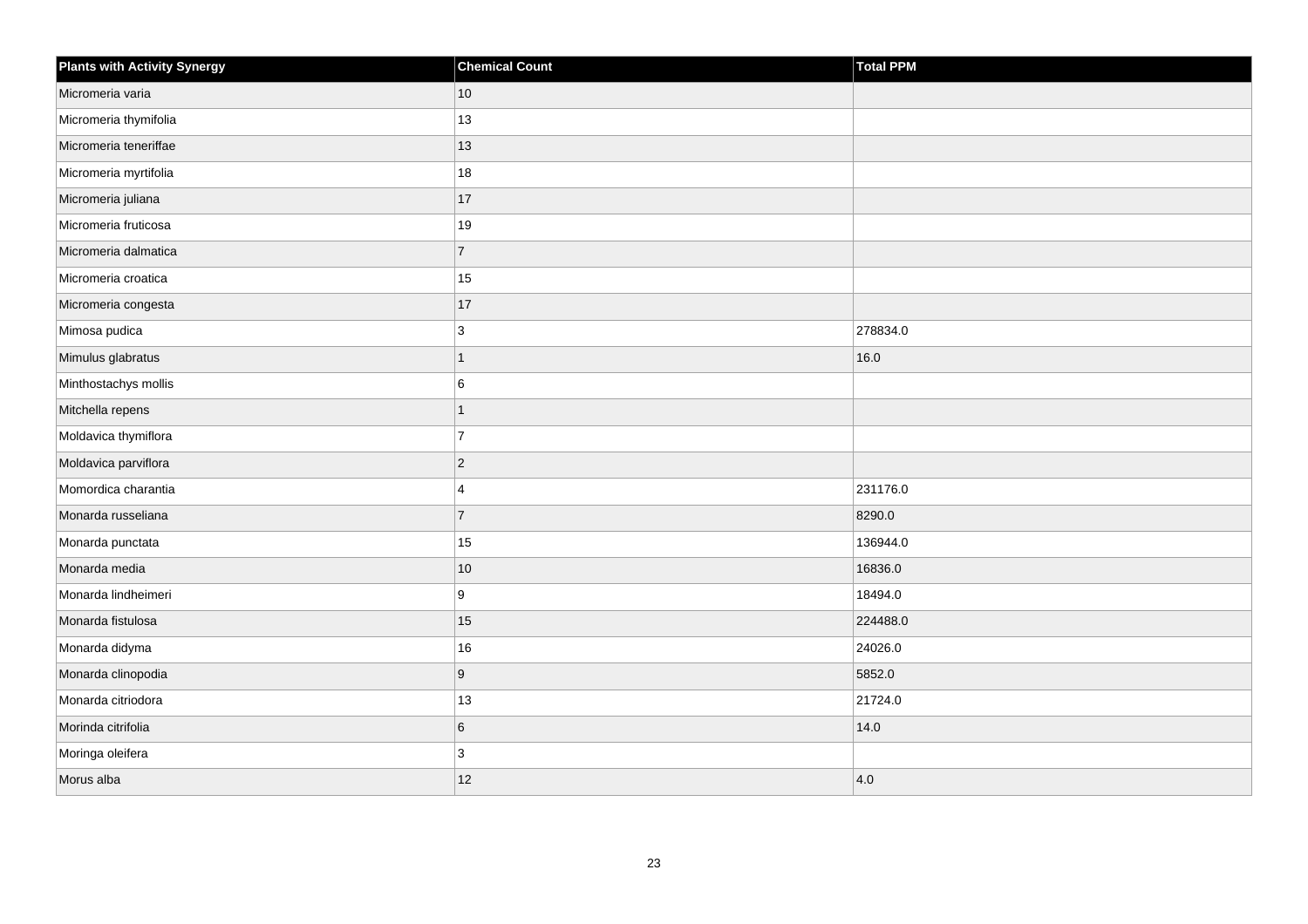| <b>Plants with Activity Synergy</b> | <b>Chemical Count</b>   | Total PPM |
|-------------------------------------|-------------------------|-----------|
| Mucuna pruriens                     | 3                       | 84171.4   |
| Muntingia calabura                  | 1                       |           |
| Murraya sp                          | 3                       | 3.2       |
| Murraya koenigii                    | 16                      |           |
| Musa x paradisiaca                  | $\overline{\mathbf{4}}$ | 9644.6    |
| Myrciaria dubia                     | $10$                    |           |
| Myrciaria cauliflora                |                         |           |
| Myrica cerifera                     | 6                       |           |
| Myristica fragrans                  | 20                      | 434914.0  |
| Myroxylon balsamum                  | 8                       |           |
| Myrrhis odorata                     | 3                       |           |
| Myrtus communis                     | 26                      | 9144.0    |
| Narcissus tazetta                   | 3                       |           |
| Nardostachys jatamansi              | 3                       |           |
| Nasturtium officinale               |                         | 36.0      |
| Nelumbo nucifera                    | $\overline{4}$          | 31967.0   |
| Nepeta racemosa                     | 16                      |           |
| Nepeta cilicia                      | 1                       |           |
| Nepeta cataria                      | 13                      | 23590.0   |
| Nerium oleander                     | 3                       |           |
| Nicotiana tabacum                   | $11$                    | 385000.0  |
| Nigella sativa                      | 5                       | 855942.0  |
| Ocimum tenuiflorum                  | 16                      |           |
| Ocimum suave                        | $\mathbf{3}$            |           |
| Ocimum sp                           |                         |           |
| Ocimum sanctum                      | $\overline{4}$          |           |
| Ocimum kilimandscharicum            | $10$                    |           |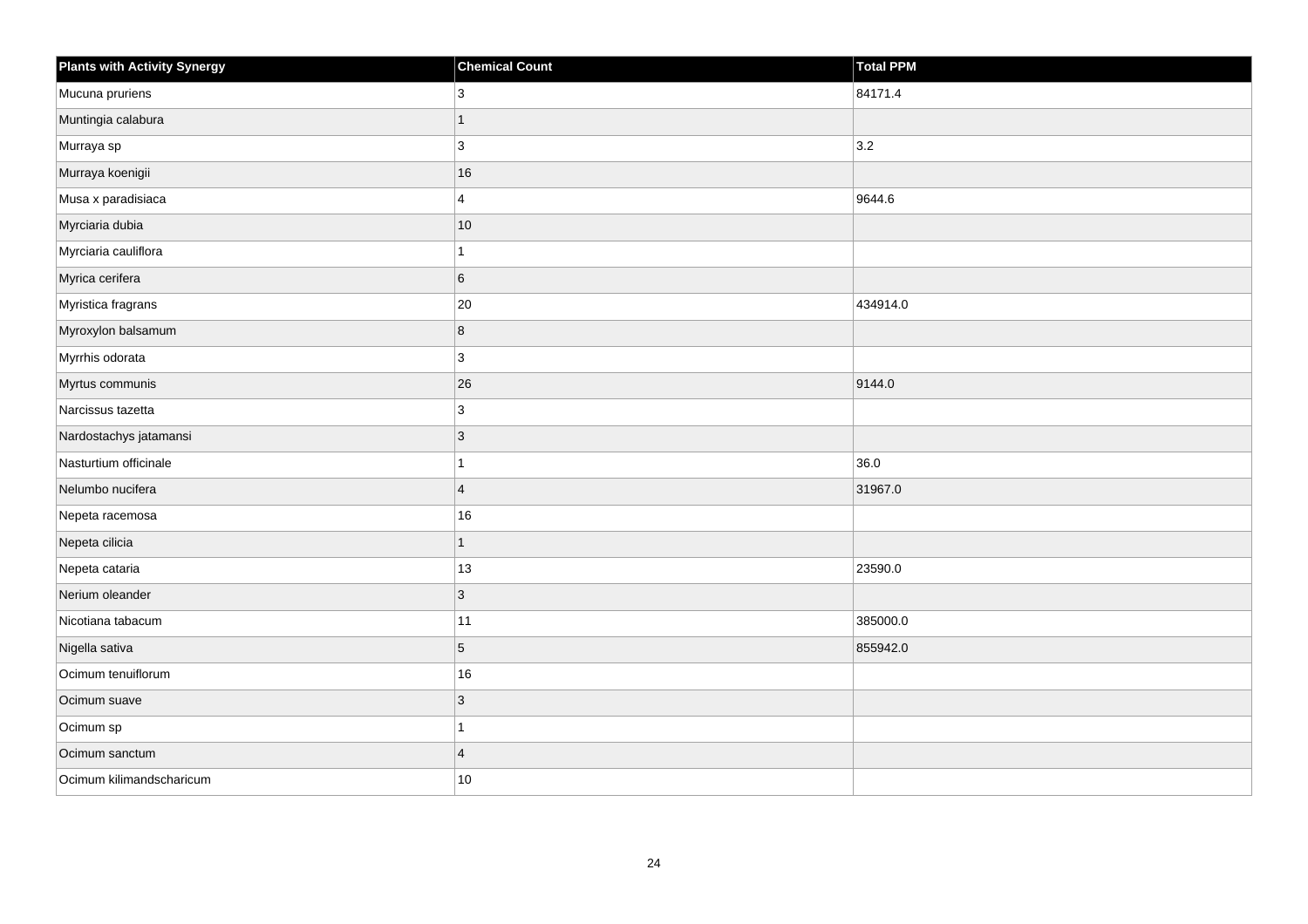| <b>Plants with Activity Synergy</b> | <b>Chemical Count</b> | <b>Total PPM</b> |
|-------------------------------------|-----------------------|------------------|
| Ocimum gratissimum                  | 22                    |                  |
| Ocimum canum                        | 10                    |                  |
| Ocimum basilicum                    | 26                    | 91158.0          |
| Oenanthe javanica                   | $\overline{4}$        |                  |
| Oenanthe aquatica                   | 1                     |                  |
| Oenothera biennis                   | 6                     | 556128.0         |
| Olea europaea                       | $\overline{4}$        | 708800.0         |
| Ononis spinosa                      | 3                     |                  |
| Opopanax chironium                  | $\overline{1}$        |                  |
| Opuntia ficus-indica                | $\overline{4}$        | 299212.8         |
| Origanum vulgare                    | 30                    | 54816.0          |
| Origanum syriacum                   | 15                    |                  |
| Origanum sipyleum                   | 16                    |                  |
| Origanum onites                     | 25                    | 19058.0          |
| Origanum minutiflorum               | 16                    |                  |
| Origanum majorana                   | 22                    | 86036.0          |
| Origanum creticum                   | $\overline{c}$        |                  |
| Oryza sativa                        | 6                     | 39967.8          |
| Oxalis tuberosa                     | $\overline{1}$        | 6.2              |
| Pachira macrocarpa                  | 1                     | 0.6              |
| Pachira aquatica                    | $\overline{c}$        | 626400.0         |
| Pachyrhizus erosus                  | 4                     | 7.4              |
| Paeonia suffruticosa                | 1                     |                  |
| Paeonia officinalis                 | 1                     |                  |
| Paeonia moutan                      | $\mathbf{1}$          |                  |
| Paeonia lactiflora                  | $\overline{c}$        | 22000.0          |
| Panax quinquefolius                 | $\overline{7}$        |                  |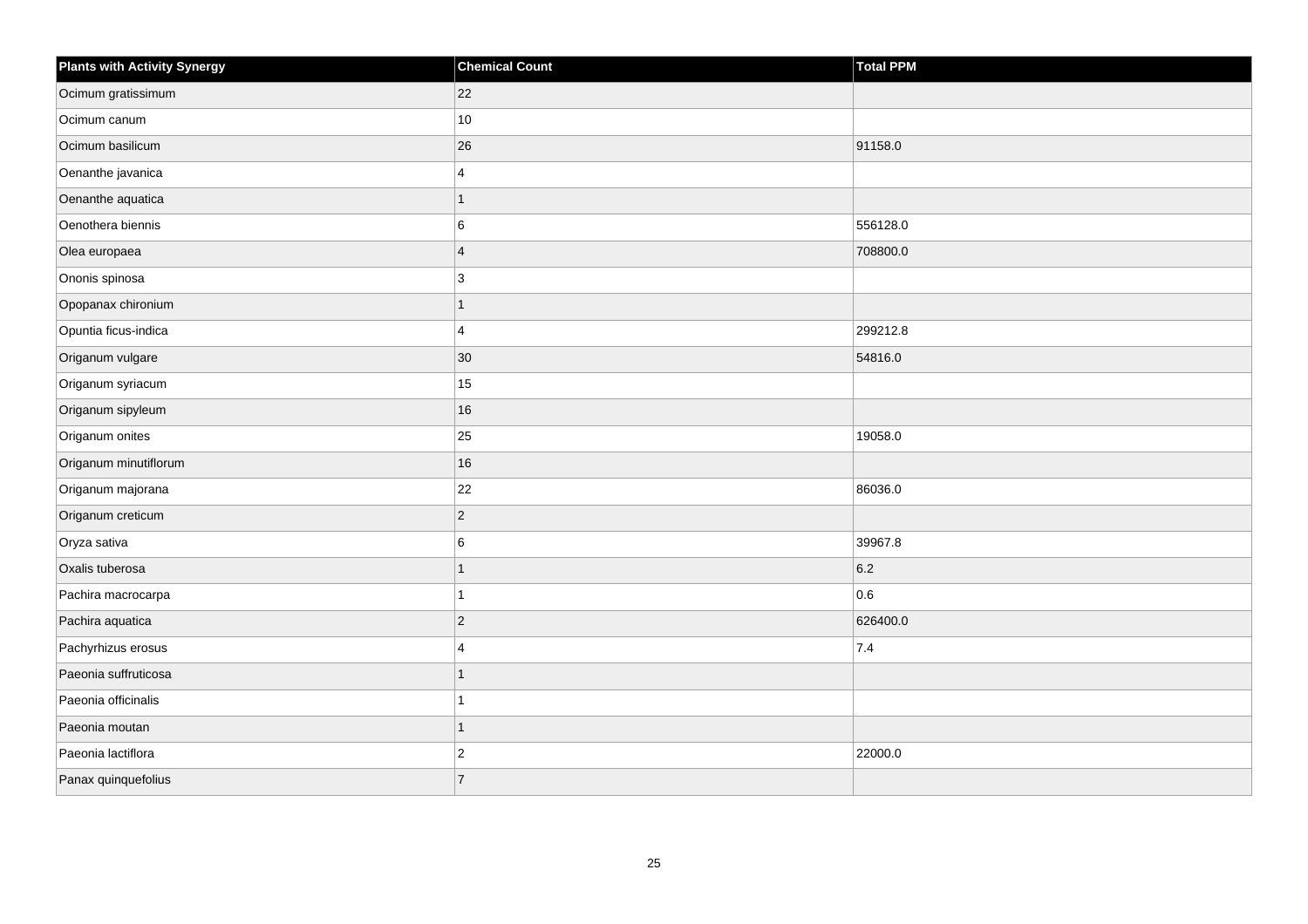| <b>Plants with Activity Synergy</b> | <b>Chemical Count</b> | <b>Total PPM</b>   |
|-------------------------------------|-----------------------|--------------------|
| Panax ginseng                       | 14                    | 3.4                |
| Papaver somniferum                  | 5                     | 762693.8           |
| Papaver bracteatum                  | $\overline{c}$        | 855360.0           |
| Passiflora quadrangularis           | $\overline{1}$        |                    |
| Passiflora ligularis                |                       |                    |
| Passiflora incarnata                | 1                     |                    |
| Passiflora foetida                  | 1                     |                    |
| Passiflora edulis                   | 3                     |                    |
| Pastinaca sativa                    | 11                    | 403622.8           |
| Paullinia cupana                    | $\mathbf{1}$          |                    |
| Pavonia odorata                     | 1                     |                    |
| Pelargonium roseum                  | 5                     |                    |
| Pelargonium graveolens              | 1                     | 2800.0             |
| Pelargonium citrosum                | 5                     |                    |
| Peperomia pereskiifolia             | 1                     |                    |
| Peperomia pelucida                  | $\overline{c}$        |                    |
| Pereskia aculeata                   |                       |                    |
| Perilla frutescens                  | 8                     | 24.0               |
| Persea schiedeana                   | 1                     |                    |
| Persea americana                    | 8                     | 3140088.4          |
| Petasites japonicus                 | $\boldsymbol{2}$      | 7.2                |
| Petasites hybridus                  | $\overline{c}$        |                    |
| Petiveria alliacea                  | 4                     |                    |
| Petroselinum crispum                | $20\,$                | 232691.88          |
| Peucedanum ostruthium               | 4                     | 13440.0            |
| Peumus boldus                       | 22                    | 101641.0           |
| Phaseolus vulgaris                  | $\overline{7}$        | 59498.799999999996 |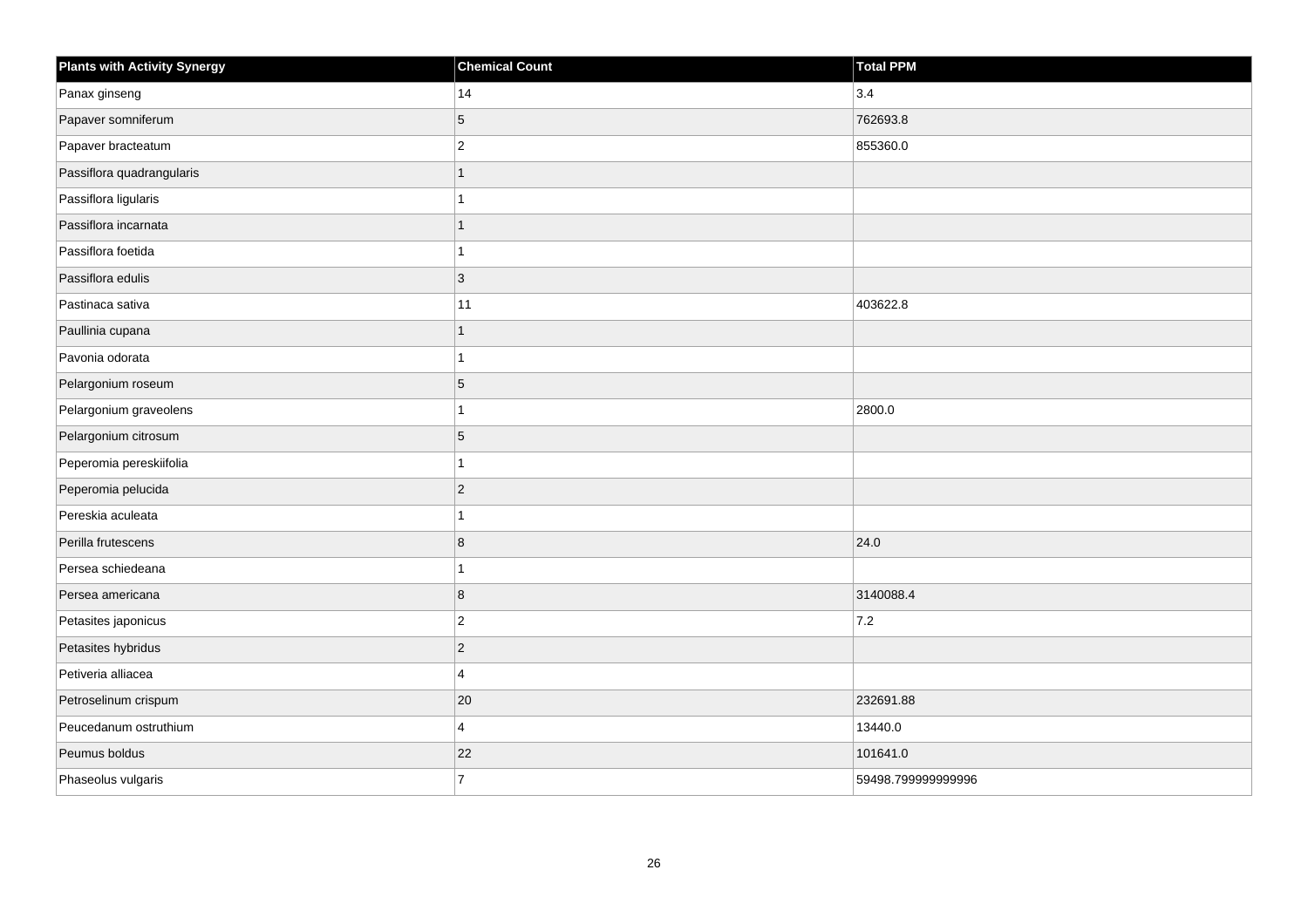| <b>Plants with Activity Synergy</b> | <b>Chemical Count</b> | Total PPM |
|-------------------------------------|-----------------------|-----------|
| Phaseolus lunatus                   | $\overline{4}$        | 25762.2   |
| Phaseolus coccineus                 |                       | 17.8      |
| Phaseolus acutifolius               |                       |           |
| Phellodendron amurense              |                       |           |
| Phoenix dactylifera                 | 5                     | 120003.4  |
| Phoradendron serotinum              |                       |           |
| Phyllanthus niruri                  | $\overline{2}$        |           |
| Phyllanthus emblica                 | 3                     | 231683.8  |
| Phyllanthus acidus                  | 1                     | 12.0      |
| Physalis peruviana                  | 5                     | 137089.4  |
| Physalis ixocarpa                   | 1                     | 12.0      |
| Physalis alkekingi                  |                       |           |
| Physostigma venenosum               | $\overline{2}$        |           |
| Phytolacca americana                | $\overline{2}$        | 20.0      |
| Picea mariana                       | 1                     | 322.0     |
| Picea glauca                        | $\overline{a}$        |           |
| Picrasma excelsa                    | 1                     |           |
| Picrorhiza kurrooa                  |                       |           |
| Pilocarpus microphyllus             | $\overline{4}$        | 2480.0    |
| Pilocarpus jaborandi                | 3                     | 5000.0    |
| Pimenta racemosa                    | 15                    | 139545.0  |
| Pimenta dioica                      | 15                    | 97255.2   |
| Pimpinella anisum                   | 11                    | 1770.0    |
| Pinellia ternata                    |                       |           |
| Pinus walliciana                    | $\overline{7}$        |           |
| Pinus sylvestris                    | 21                    | 48350.0   |
| Pinus roxburghii                    | $\overline{4}$        |           |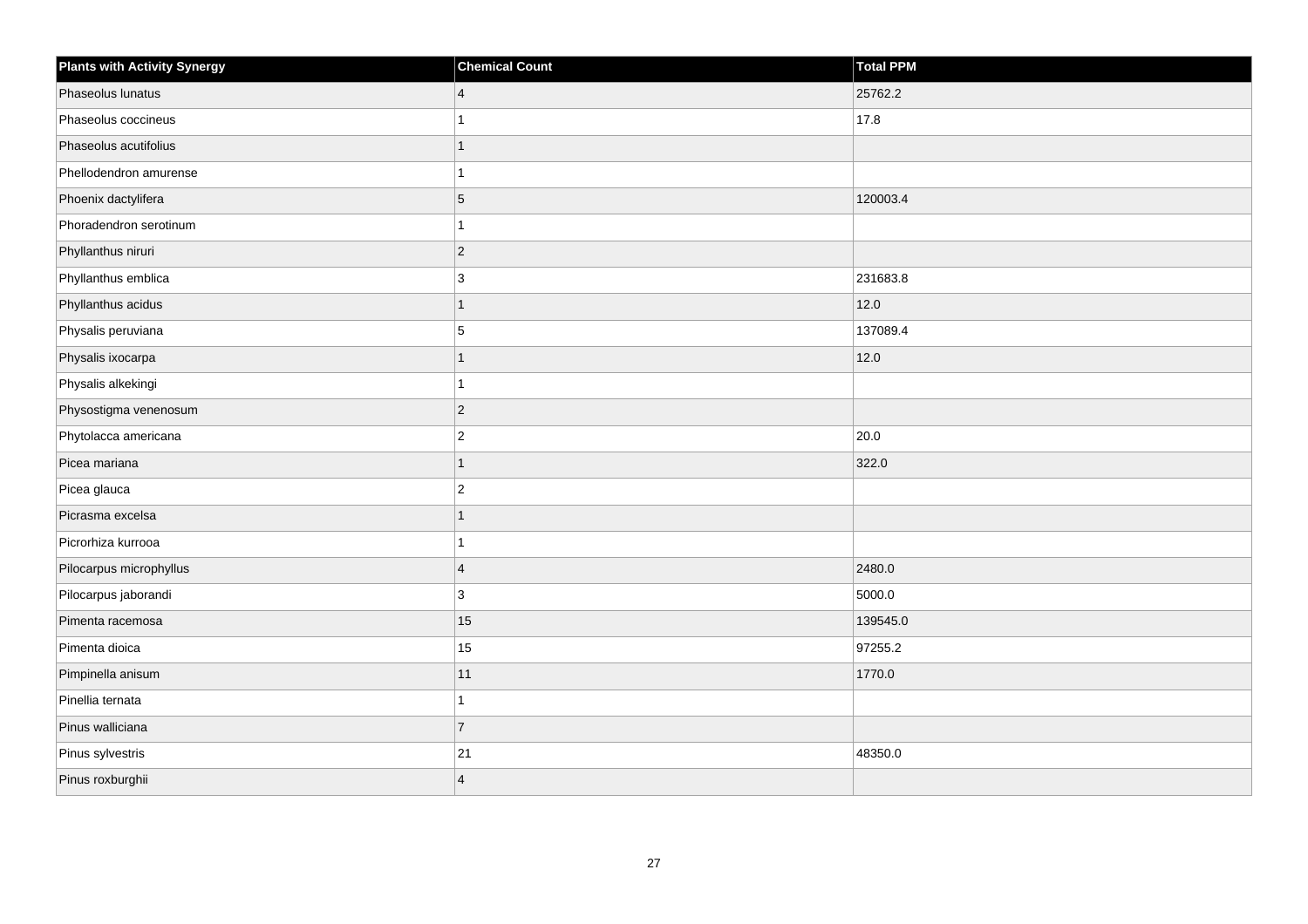| <b>Plants with Activity Synergy</b> | <b>Chemical Count</b> | Total PPM  |
|-------------------------------------|-----------------------|------------|
| Pinus pinea                         | $\overline{4}$        |            |
| Pinus palustris                     | $\overline{4}$        | 480500.0   |
| Pinus mugo                          | 6                     |            |
| Pinus kesiya                        | $ 3\rangle$           |            |
| Pinus insularis                     | 3                     |            |
| Pinus gerardiana                    | $\overline{4}$        |            |
| Pinus elliottii                     | $\overline{4}$        |            |
| Pinus edulis                        | $\overline{4}$        |            |
| Pinus cembroides                    | $\mathbf{1}$          |            |
| Piper nigrum                        | 29                    | 300121.244 |
| Piper methysticum                   | 1                     |            |
| Piper cubeba                        | 11                    | 22000.0    |
| Piper betel                         | $6\overline{6}$       | 64769.6    |
| Piper auritum                       | 15                    | 13.4       |
| Pistacia vera                       | 3                     | 1680942.0  |
| Pistacia lentiscus                  | $\overline{4}$        |            |
| Pisum sativum                       | 11                    | 45205.8    |
| Plantago psyllium                   | $ 3\rangle$           | 7056.0     |
| Plantago ovata                      | $ 3\rangle$           | 87690.0    |
| Plantago major                      | 8                     | 248002.0   |
| Plantago asiatica                   | $\overline{4}$        |            |
| Platonia insignis                   | $\mathbf{1}$          |            |
| Platycodon grandiflorum             | 1                     | 2.6        |
| Plectranthus incanus                | $\overline{1}$        |            |
| Plectranthus coleoides              | 4                     |            |
| Plectranthus amboinicus             | $ 2\rangle$           |            |
| Pluchea carolinensis                | $\vert$ 2             |            |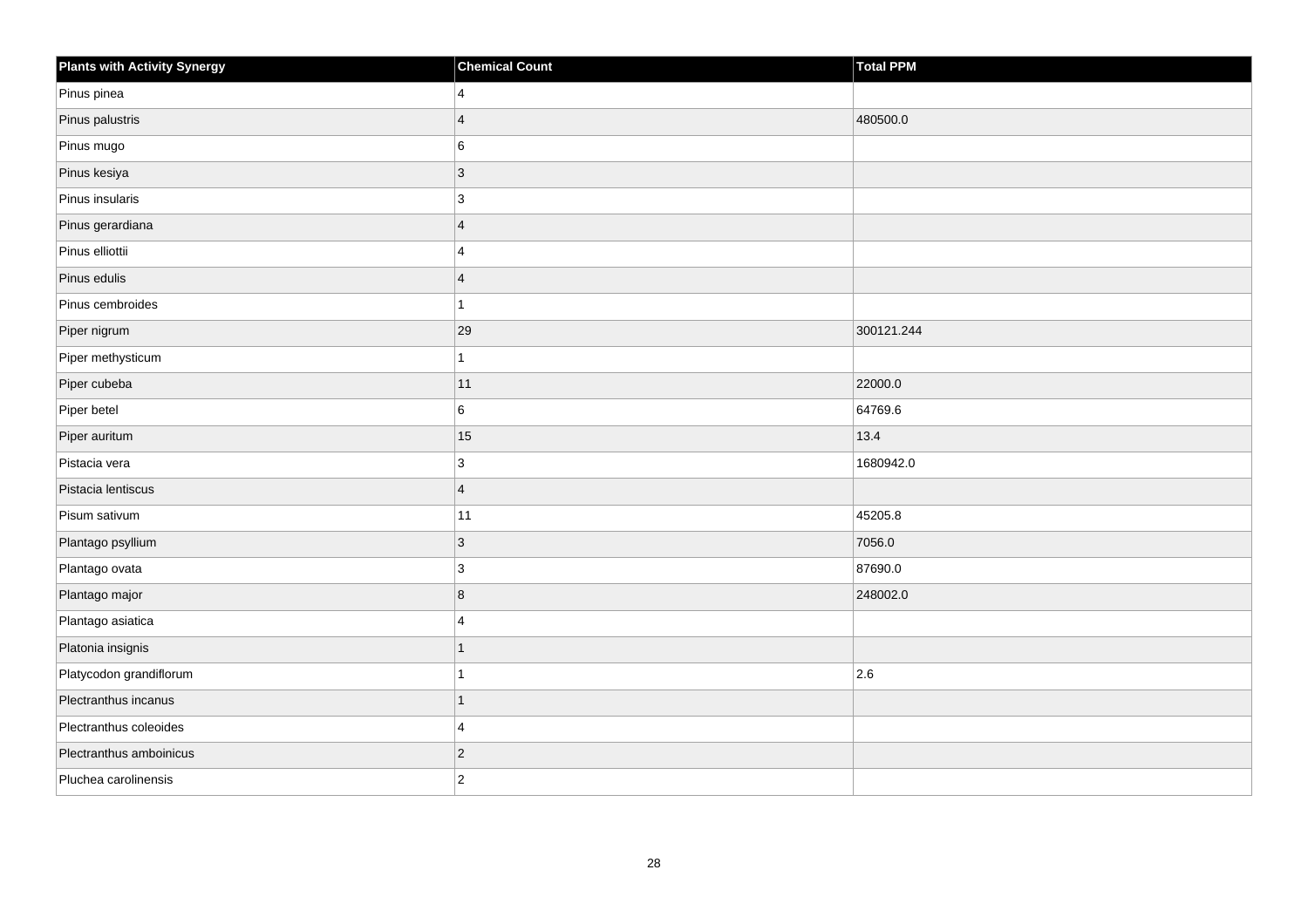| <b>Plants with Activity Synergy</b> | <b>Chemical Count</b> | <b>Total PPM</b> |
|-------------------------------------|-----------------------|------------------|
| Plumeria acutifolia                 | $\overline{2}$        |                  |
| Pogostemon cablin                   | 8                     |                  |
| Polianthes tuberosa                 | $\overline{4}$        |                  |
| Polygala senega                     | $\overline{c}$        | 2000.0           |
| Polygonum multiflorum               | 1                     | 0.2              |
| Polygonum aviculare                 | 1                     |                  |
| Polymnia edulis                     | $\mathbf{1}$          | 2.2              |
| Polypodium vulgare                  | 4                     |                  |
| Populus balsamifera                 | $\overline{1}$        |                  |
| Porophyllum ruderale                | 8                     |                  |
| Portulaca oleracea                  | 5                     | 276072.0         |
| Pourouma cecropiaefolia             | 1                     |                  |
| Pouteria viridis                    | $\mathbf{1}$          |                  |
| Pouteria campechiana                |                       |                  |
| Pouteria caimito                    | $\overline{1}$        |                  |
| Prosopis glandulosa                 | 3                     |                  |
| Prunella vulgaris                   | 5                     |                  |
| Prunus spinosa                      | $\overline{c}$        |                  |
| Prunus serotina                     | $\overline{c}$        |                  |
| Prunus salicifolia                  | 1                     |                  |
| Prunus persica                      | 8                     | 18154.0          |
| Prunus laurocerasus                 | 3                     | 44952.0          |
| Prunus dulcis                       | $10$                  | 1088820.2        |
| Prunus domestica                    | 8                     | 906551.8         |
| Prunus cerasus                      | $\boldsymbol{9}$      | 752704.0         |
| Prunus armeniaca                    | 8                     | 1661068.0        |
| Psidium guajava                     | 10                    | 125214.0         |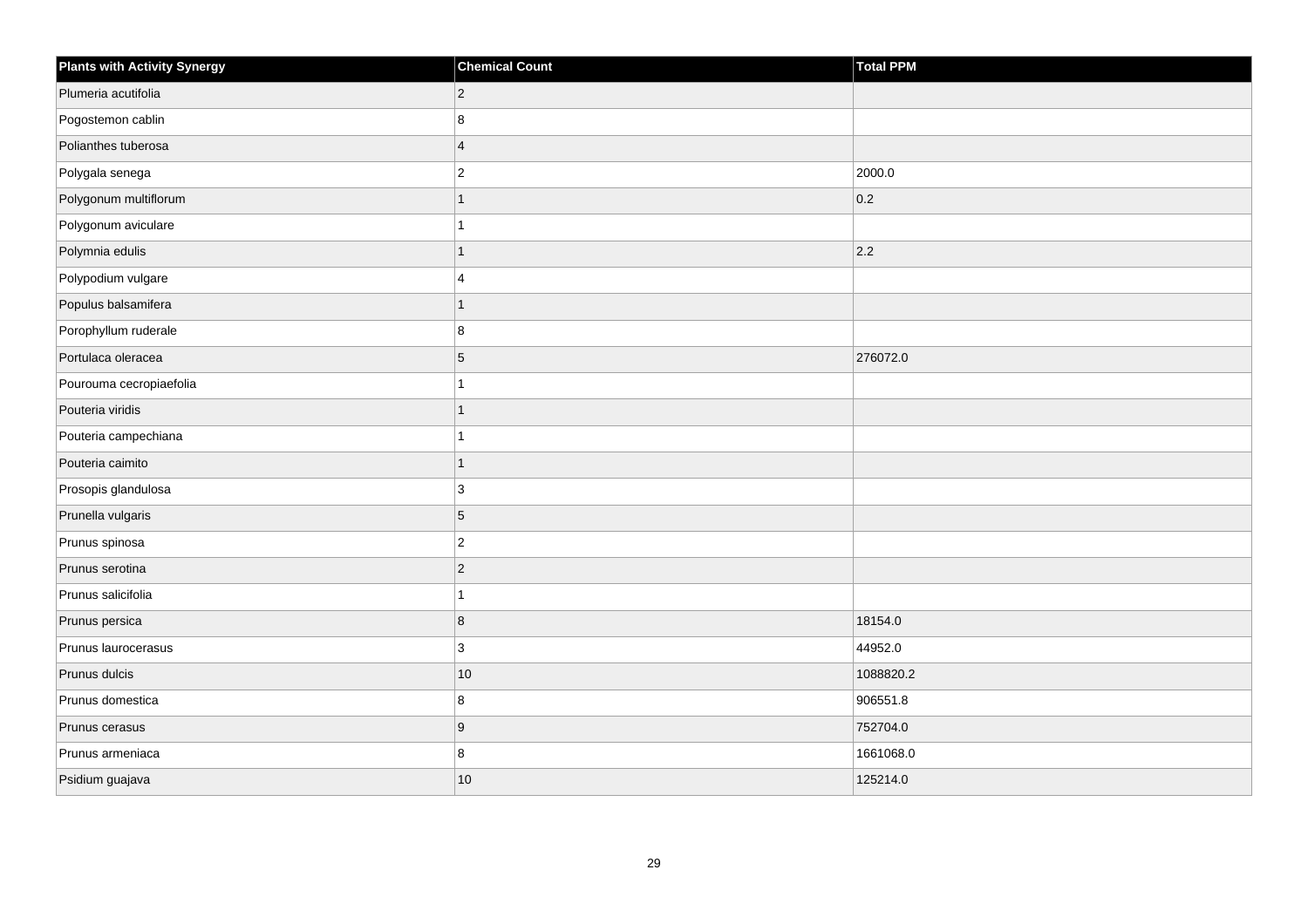| <b>Plants with Activity Synergy</b> | <b>Chemical Count</b> | <b>Total PPM</b> |
|-------------------------------------|-----------------------|------------------|
| Psidium cattleianum                 | 4                     | 29893.8          |
| Psophocarpus tetragonolobus         | $\overline{4}$        | 437710.4         |
| Psoralea corylifolia                | 3                     |                  |
| Pteridium aquilinum                 | 3                     |                  |
| Ptychopetalum olacoides             |                       |                  |
| Pueraria montana                    | 1                     |                  |
| Punica granatum                     | 6                     | 8.0              |
| Pycnanthemum virginianum            | 14                    | 73428.0          |
| Pycnanthemum verticillatum          | 8                     | 31164.0          |
| Pycnanthemum torreyi                | 10                    | 2460.0           |
| Pycnanthemum tenuifolium            | 15                    | 65040.0          |
| Pycnanthemum setosum                | 12                    | 65100.0          |
| Pycnanthemum pycnanthemoides        | 12                    | 91756.0          |
| Pycnanthemum pilosum                | 8                     | 120680.0         |
| Pycnanthemum nudum                  | $\overline{c}$        | 48516.0          |
| Pycnanthemum muticum                | 11                    | 87300.0          |
| Pycnanthemum montanum               | 12                    | 14944.0          |
| Pycnanthemum loomisii               | 14                    | 73332.0          |
| Pycnanthemum incanum                | $10$                  | 24092.0          |
| Pycnanthemum curvipes               | 6                     | 5108.0           |
| Pycnanthemum clinopodioides         | 13                    | 44396.0          |
| Pycnanthemum californicum           | 8                     | 60120.0          |
| Pycnanthemum beadlei                | 11                    | 8568.0           |
| Pycnanthemum albescens              | 5                     | 69228.0          |
| Pyrus communis                      | 5                     | 71272.4          |
| Quararibea cordata                  | 1                     |                  |
| Quercus alba                        |                       |                  |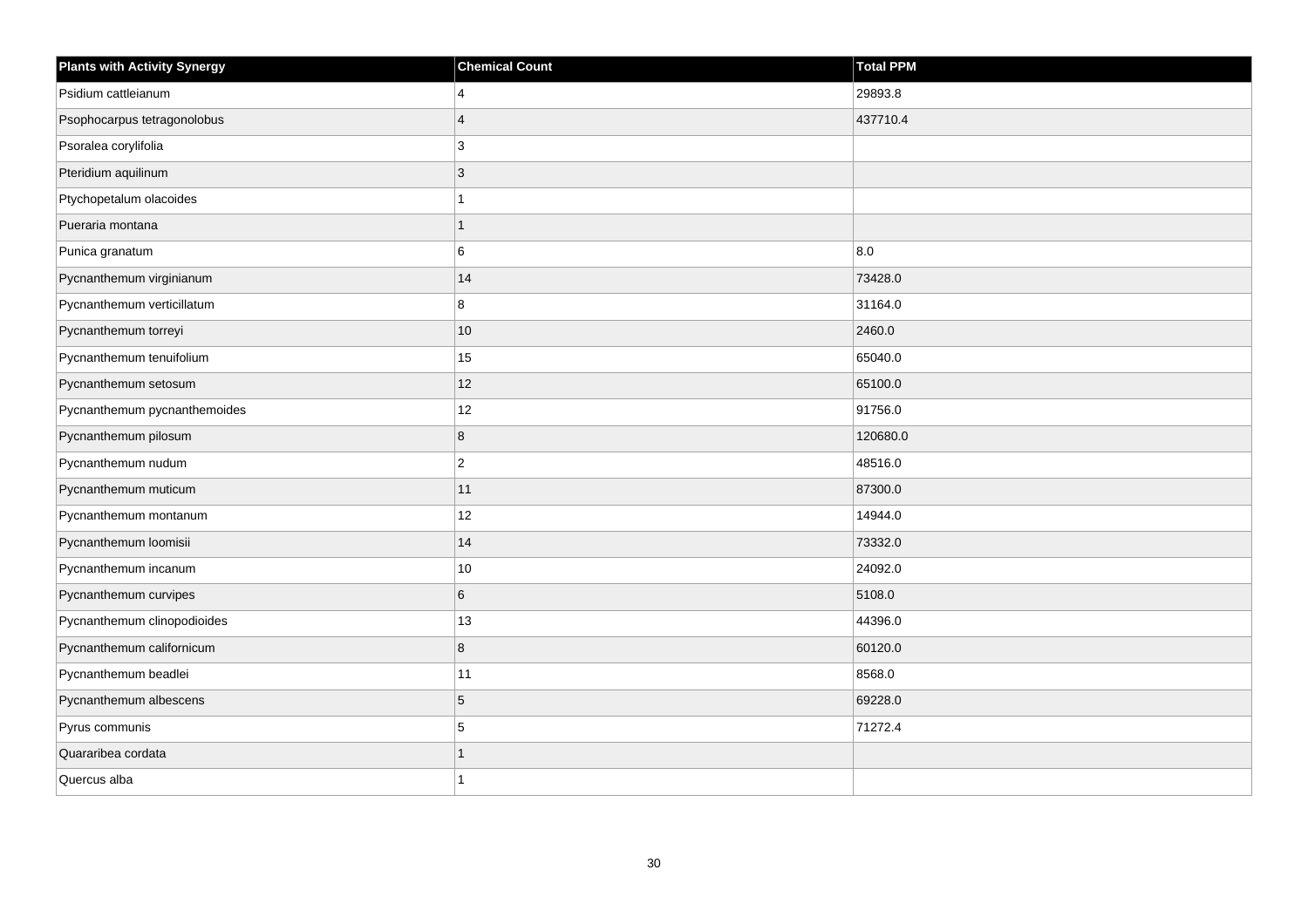| <b>Plants with Activity Synergy</b> | <b>Chemical Count</b> | <b>Total PPM</b>   |
|-------------------------------------|-----------------------|--------------------|
| Quisqualis indica                   | $\overline{2}$        | 308880.0           |
| Raphanus sativus                    | 6                     | 19253.199999999997 |
| Ravensara aromatica                 | 13                    |                    |
| Rheum rhabarbarum                   | 3                     | 51.6               |
| Rheum palmatum                      | 3                     |                    |
| Rheum officinale                    | 3                     |                    |
| Rhizophora mangle                   | $\overline{1}$        |                    |
| Rhododendron ponticum               | 3                     |                    |
| Rhododendron ferrugineum            |                       |                    |
| Rhododendron dauricum               |                       |                    |
| Rhodymenia palmata                  | 1                     | 3.2                |
| Rhus toxicodendron                  | $\overline{c}$        |                    |
| Ribes uva-crispa                    | 5                     | 53096.0            |
| Ribes rubrum                        | 5                     | 10096.0            |
| Ribes nigrum                        | 21                    | 18172.0            |
| Ricinus communis                    | 4                     |                    |
| Robinia pseudoacacia                | 3                     | 207480.0           |
| Rollinia mucosa                     |                       |                    |
| Rosa rubiginosa                     | $\overline{2}$        |                    |
| Rosa multiflora                     |                       |                    |
| Rosa gallica                        | $\overline{2}$        | 558.0              |
| Rosa damascena                      | $\overline{2}$        | 30000.0            |
| Rosa canina                         | 6                     | 116647.6           |
| Rosmarinus x mendizabalii           | 15                    |                    |
| Rosmarinus x lavandulaceus          | 15                    |                    |
| Rosmarinus tomentosus               | 15                    |                    |
| Rosmarinus officinalis              | 33                    | 90100.0            |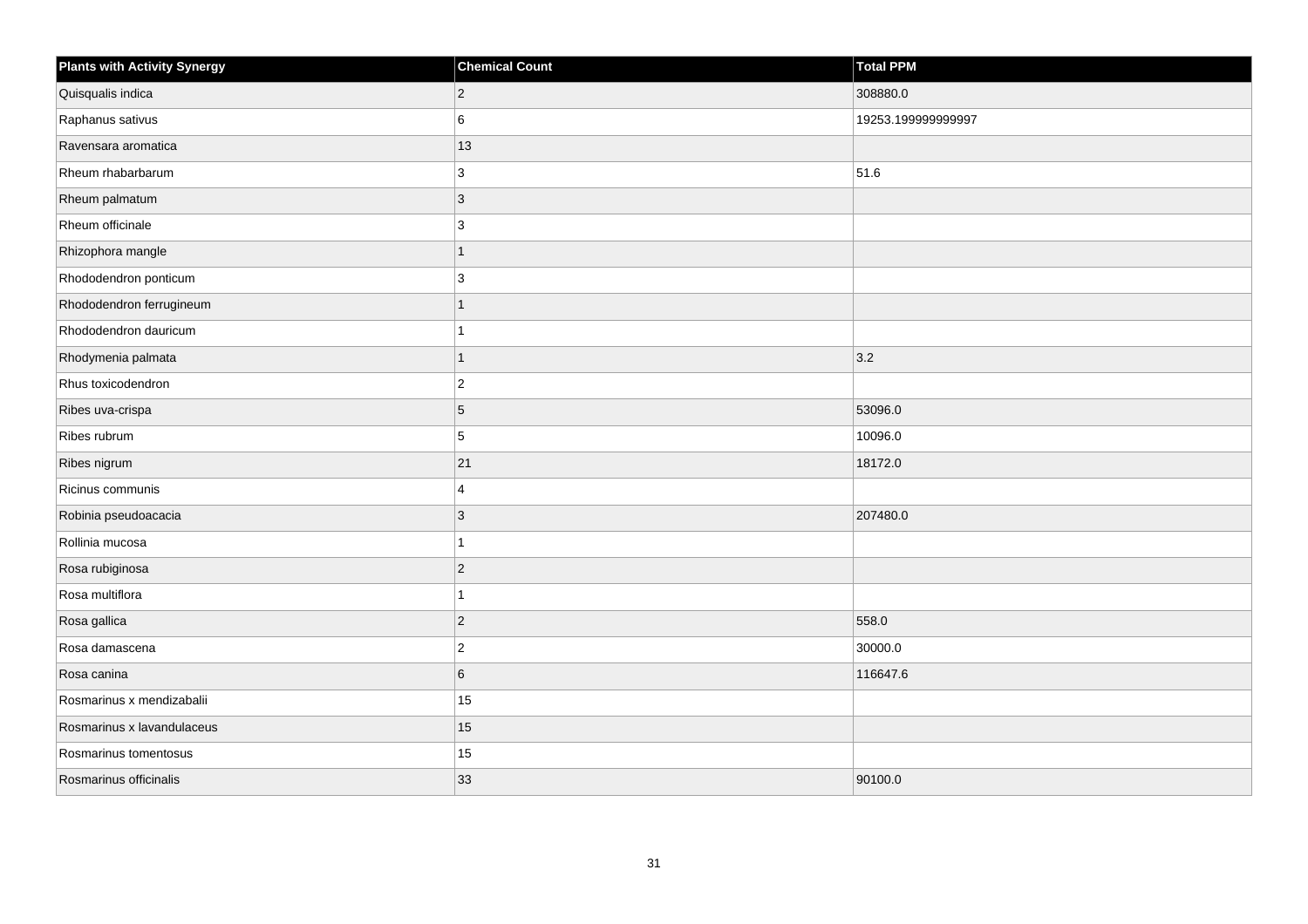| <b>Plants with Activity Synergy</b> | <b>Chemical Count</b> | Total PPM |
|-------------------------------------|-----------------------|-----------|
| Rosmarinus eriocalyx                | 15                    |           |
| Rubus phoenicolasius                | 1                     |           |
| Rubus idaeus                        | $10\,$                | 6.8       |
| Rubus fruticosus                    | $\overline{2}$        |           |
| Rumex crispus                       | 1                     | 32.4      |
| Rumex acetosa                       | 1                     | 18.0      |
| Ruscus aculeatus                    | 1                     | 16.6      |
| Ruta graveolens                     | 6                     |           |
| Salix alba                          | $\mathbf 2$           |           |
| Salvia triloba                      | 8                     | 62640.0   |
| Salvia sp.                          | 4                     |           |
| Salvia sclarea                      | 15                    | 246680.0  |
| Salvia officinalis                  | 28                    | 342562.0  |
| Salvia gilliesii                    | $10\,$                |           |
| Salvia dorisiana                    | $10\,$                |           |
| Salvia canariensis                  | 11                    |           |
| Sambucus simpsonii                  | $\overline{c}$        |           |
| Sambucus nigra                      | $\bf8$                | 2.0       |
| Sambucus canadensis                 | 3                     | 364806.0  |
| Sanguisorba minor                   | 1                     |           |
| Santalum album                      | 6                     |           |
| Santalum acuminatum                 | $\mathbf{1}$          |           |
| Santolina chamaecyparissus          | 3                     |           |
| Sarcostemma acidum                  | 1                     |           |
| Sarracenia purpurea                 | 1                     |           |
| Sarracenia flava                    | 1                     |           |
| Sassafras albidum                   | 17                    | 4000.0    |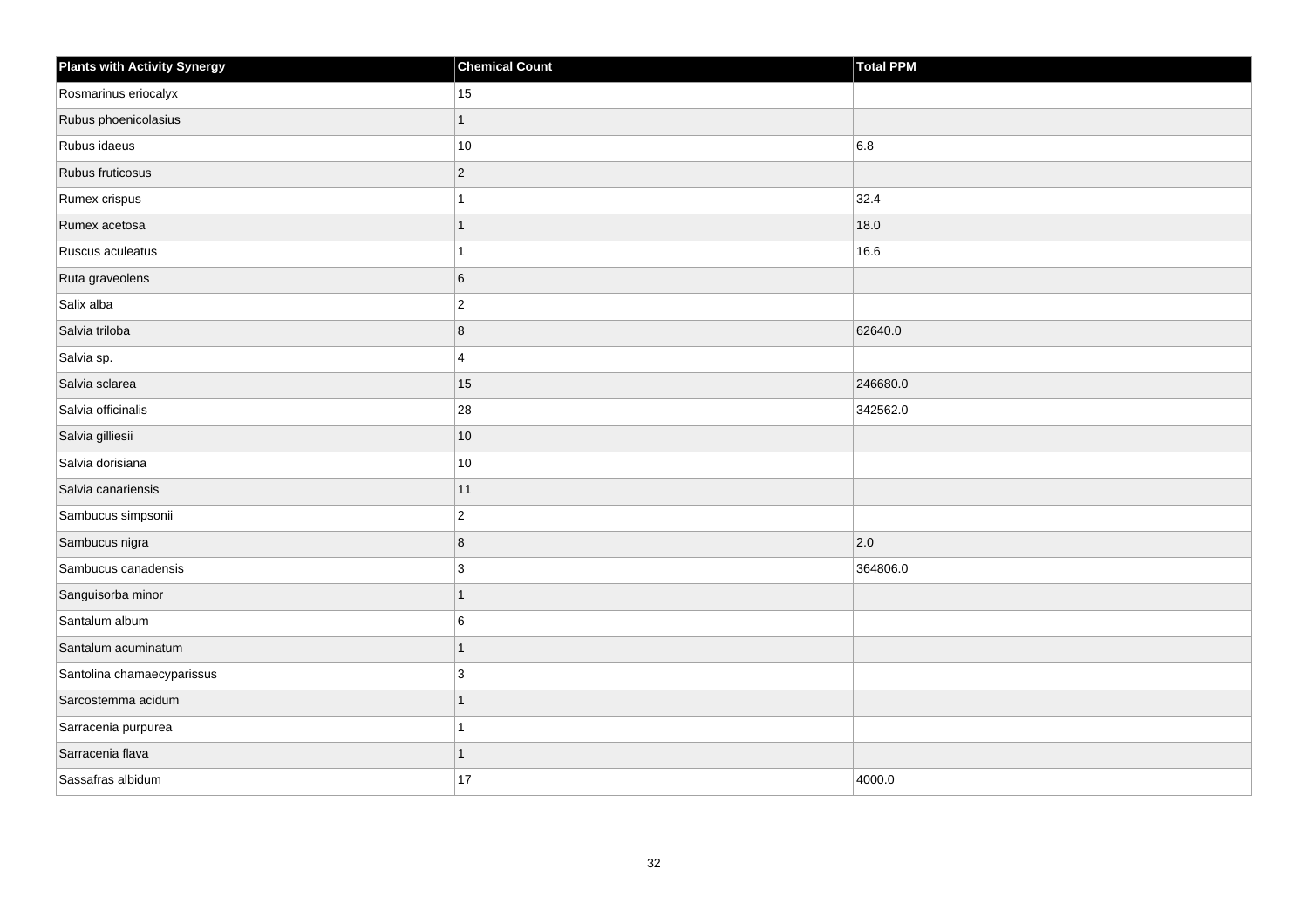| <b>Plants with Activity Synergy</b> | <b>Chemical Count</b> | Total PPM |
|-------------------------------------|-----------------------|-----------|
| Satureja vulgaris                   | $\mathbf{1}$          | 212.0     |
| Satureja thymbra                    | 15                    |           |
| Satureja subspicata                 | 13                    |           |
| Satureja parvifolia                 | 11                    |           |
| Satureja odora                      | 11                    |           |
| Satureja obovata                    | 18                    |           |
| Satureja montana                    | 23                    | 75877.0   |
| Satureja hortensis                  | 20                    | 266808.0  |
| Satureja grandiflora                | 6                     |           |
| Satureja glabella                   | 4                     | 3380.0    |
| Satureja douglasii                  | 17                    | 47294.0   |
| Satureja cuneifolia                 | $16\,$                |           |
| Satureja cilicica                   | 14                    |           |
| Schinus molle                       | $\overline{7}$        |           |
| Schisandra chinensis                | 1                     |           |
| Schizonepeta tenuifolia             |                       |           |
| Schoenocaulon officinale            | 1                     |           |
| Sclerocarya caffra                  | $\overline{c}$        | 840008.0  |
| Scopolia carniolica                 | $\overline{2}$        |           |
| Scutellaria parvula                 | 3                     | 142.0     |
| Scutellaria lateriflora             | 5                     | 5.6       |
| Scutellaria galericulata            | 3                     | 582.0     |
| Scutellaria churchilliana           |                       | 136.0     |
| Scutellaria baicalensis             |                       |           |
| Secale cereale                      | $\overline{4}$        |           |
| Sechium edule                       |                       | 8.0       |
| Senna occidentalis                  | $\overline{2}$        | 32292.0   |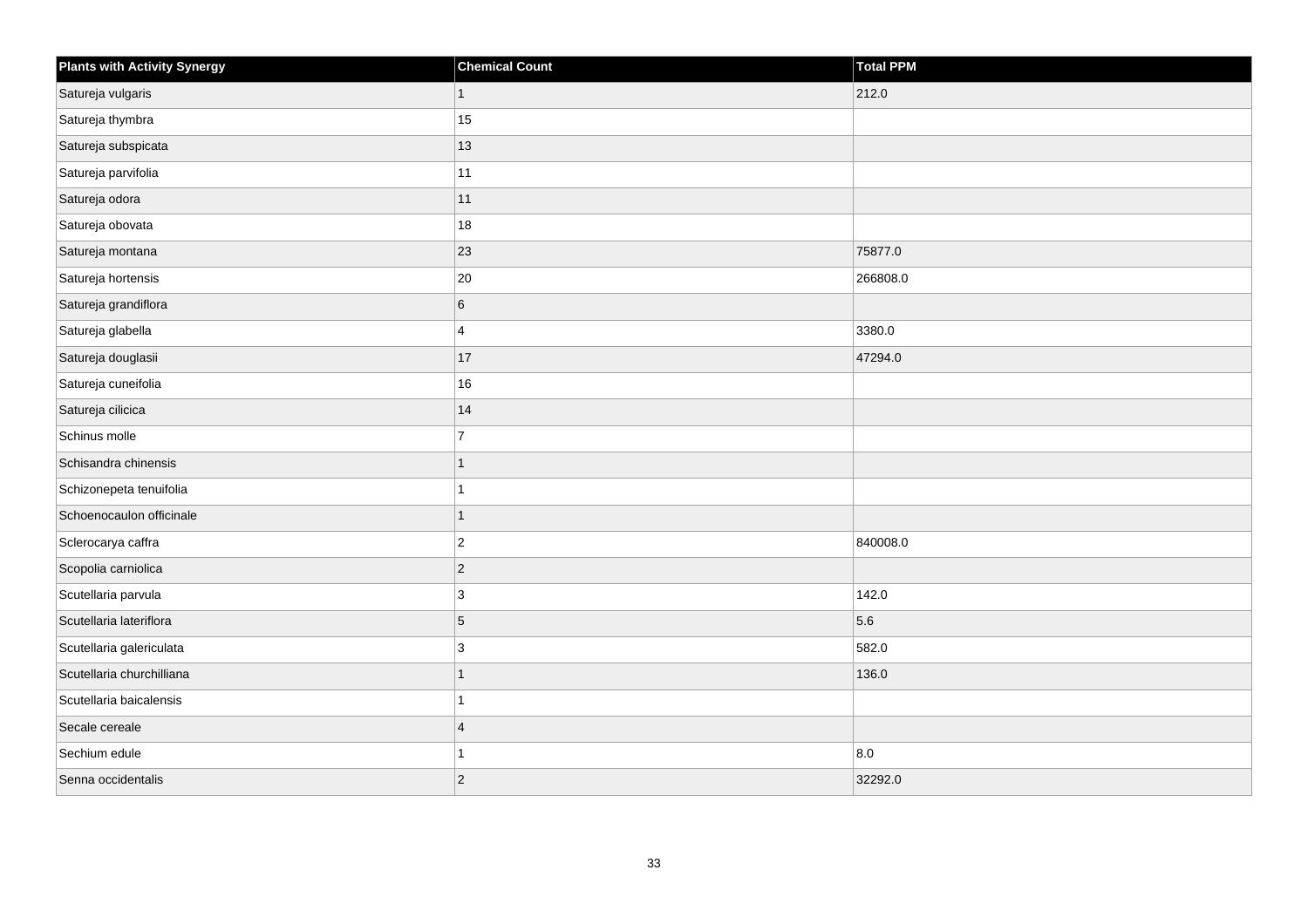| <b>Plants with Activity Synergy</b> | <b>Chemical Count</b> | <b>Total PPM</b> |
|-------------------------------------|-----------------------|------------------|
| Senna obtusifolia                   | 4                     | 74090.0          |
| Serenoa repens                      | $\boldsymbol{\Delta}$ |                  |
| Sesamum indicum                     | 8                     | 1126676.0        |
| Sicana odorifera                    | 1                     |                  |
| Sida rhombifolia                    |                       | 22.0             |
| Sideritis scardica                  | 5                     |                  |
| Sideritis pauli                     | 13                    |                  |
| Sideritis mugronensis               | $10$                  |                  |
| Sideritis germanicolpitana          | 9                     |                  |
| Sideritis athoa                     | 13                    |                  |
| Silybum marianum                    | 3                     |                  |
| Simarouba glauca                    | $\overline{c}$        | 802520.0         |
| Sinapis alba                        | 3                     | 187944.0         |
| Skimmia arborescens                 | 6                     |                  |
| Smilax china                        |                       |                  |
| Solanum tuberosum                   | 12                    | 9290.0           |
| Solanum torvum                      | 3                     | 16.0             |
| Solanum sessiliflorum               |                       |                  |
| Solanum quitoensis                  | 1                     |                  |
| Solanum nigrum                      | 3                     | 414114.0         |
| Solanum melongena                   | 8                     | 12980.0          |
| Solidago virgaurea                  | $\overline{c}$        |                  |
| Solidago gigantea                   | 3                     |                  |
| Sonchus oleraceus                   | 1                     | 38.0             |
| Sophora japonica                    | 4                     | 182220.0         |
| Sorbus aucubaria                    | $\overline{c}$        |                  |
| Spartium junceum                    | 3                     | 170624.0         |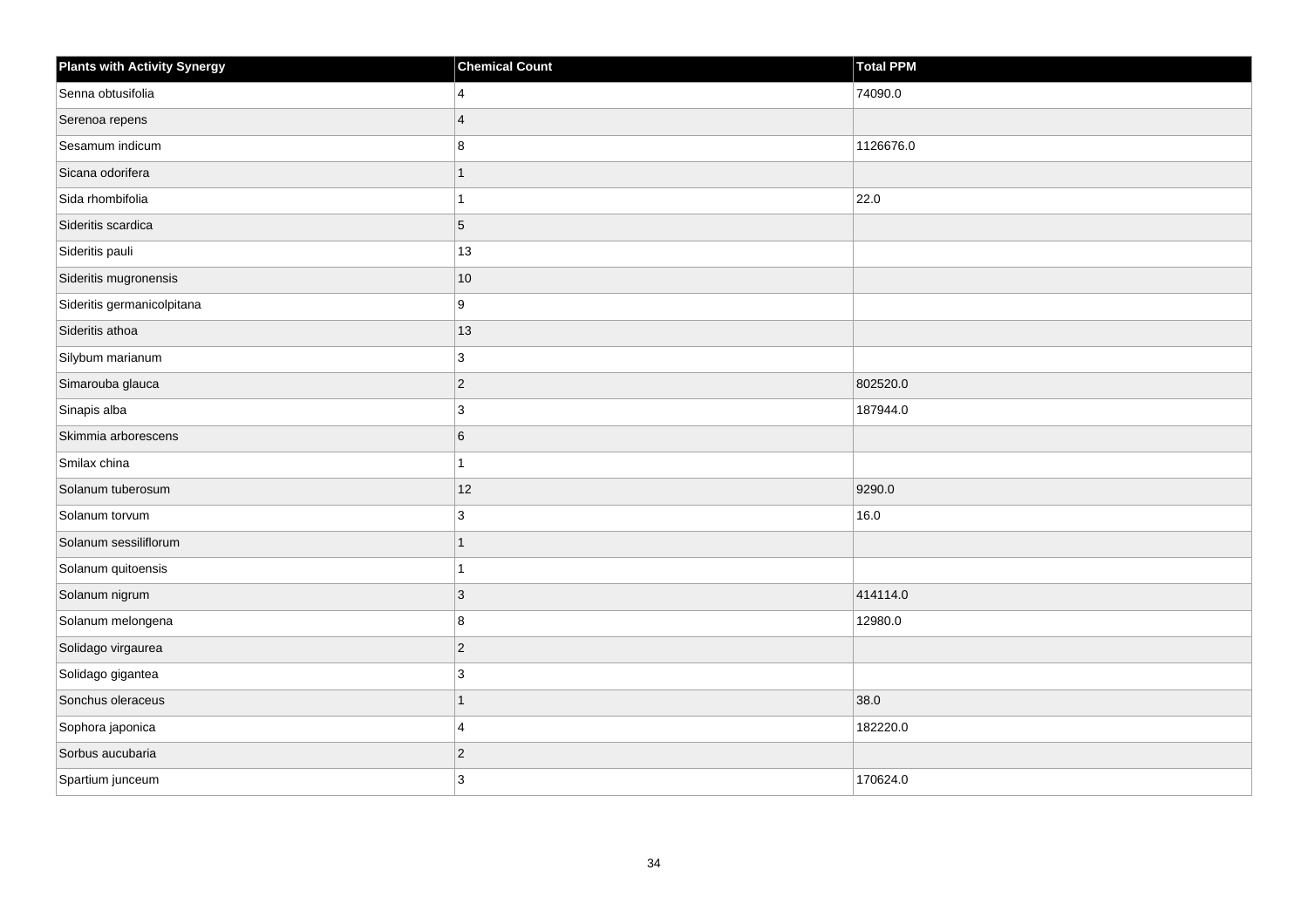| <b>Plants with Activity Synergy</b> | <b>Chemical Count</b> | <b>Total PPM</b> |
|-------------------------------------|-----------------------|------------------|
| Sphenostylis stenocarpa             | 1                     | 15.2             |
| Spinacia oleracea                   | $\overline{7}$        | 6228.4           |
| Spirulina pratensis                 | 1                     | 102.0            |
| Spondias purpurea                   | $\mathbf{1}$          | 7.4              |
| Spondias pinnata                    | 1                     | 4.2              |
| Spondias mombin                     | 1                     | 9.0              |
| Spondias dulcis                     | $\overline{1}$        | 8.0              |
| Stachys officinalis                 | 3                     | 10000.0          |
| Stachys germanica                   | $\,6$                 | 418.0            |
| Stachys betonicifolia               | 1                     |                  |
| Stachytarpheta jamaicensis          | 1                     |                  |
| Stachytarpheta cayennensis          | $ 2\rangle$           |                  |
| Stellaria media                     | 6                     | 4.2              |
| Sterculia urens                     | $ 2\rangle$           | 358852.0         |
| Stevia rebaudiana                   | 17                    |                  |
| Strophanthus gratus                 | $\vert$ 2             | 360000.0         |
| Strychnos nux-vomica                | $\overline{4}$        | 71200.0          |
| Styrax tonkinensis                  | $\mathbf{1}$          |                  |
| Styrax benzoin                      | $ 2\rangle$           |                  |
| Swertia chirata                     | 1                     |                  |
| Symphytum officinale                | 3                     | 2.4              |
| Syringa vulgaris                    | $\overline{4}$        |                  |
| Syzygium malaccense                 | 1                     |                  |
| Syzygium jambos                     | 1                     |                  |
| Syzygium cumini                     | $\overline{1}$        |                  |
| Syzygium aromaticum                 | 9                     | 478402.0         |
| Tabebuia impetiginosa               | 3                     |                  |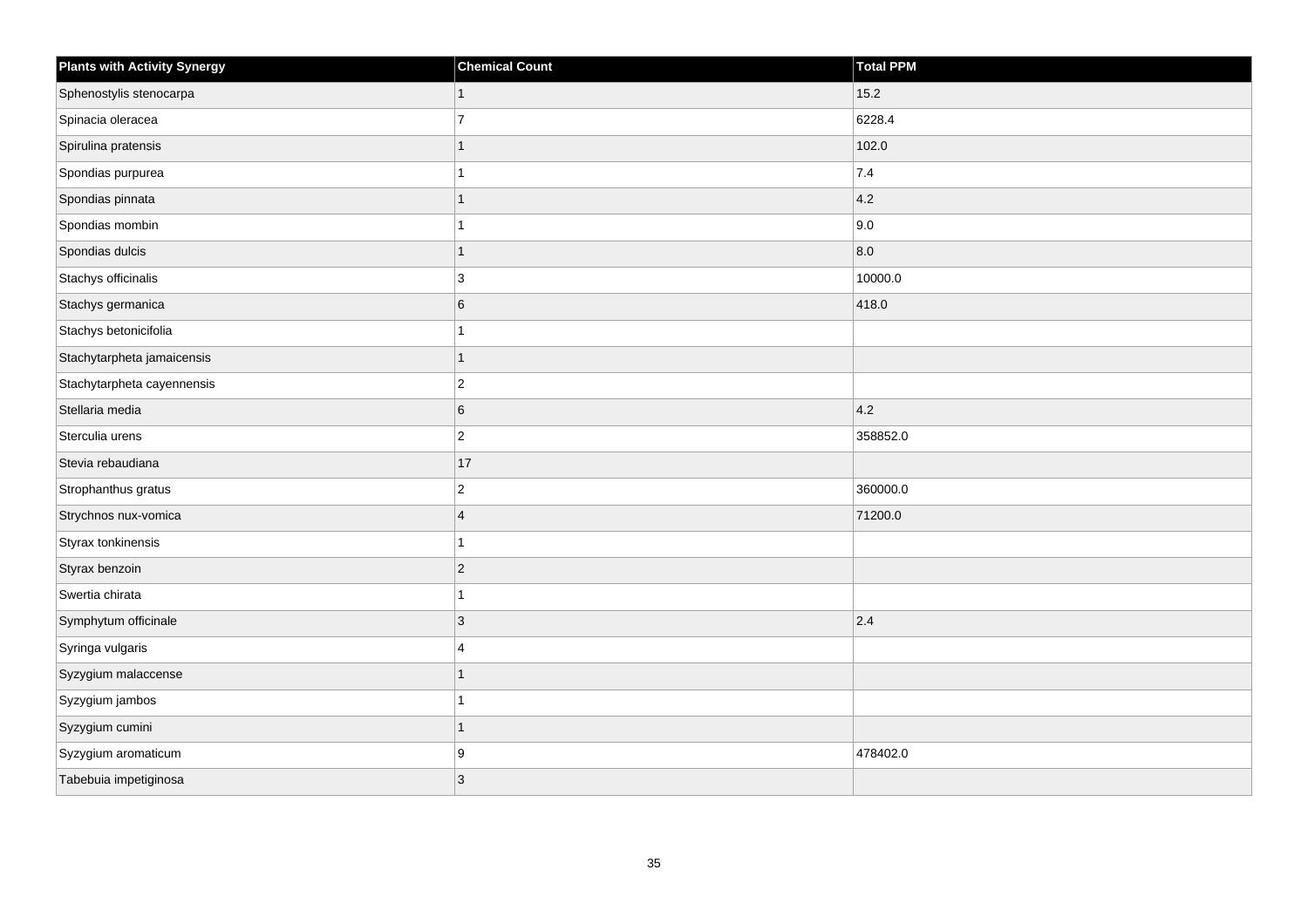| <b>Plants with Activity Synergy</b> | <b>Chemical Count</b> | Total PPM |
|-------------------------------------|-----------------------|-----------|
| Tabebuia heptaphylla                | 3                     |           |
| Tagetes patula                      | $\overline{2}$        | 704.0     |
| Tagetes minuta                      | 8                     | 1100.0    |
| Tagetes lucida                      | 6                     |           |
| Tagetes filifolia                   | 3                     |           |
| Tagetes erecta                      | $\overline{2}$        | 846.0     |
| Tamarindus indica                   | 8                     | 121238.0  |
| Tanacetum vulgare                   | 12                    | 13600.0   |
| Tanacetum parthenium                | 18                    |           |
| Taraxacum officinale                | $\overline{7}$        | 30.0      |
| Taxus baccata                       | 4                     |           |
| Tecoma stans                        | 3                     |           |
| Telosma cordata                     | 6                     |           |
| Terminalia pallida                  | $\overline{2}$        |           |
| Terminalia chebula                  | $\overline{c}$        | 595600.0  |
| Terminalia catappa                  | $\overline{3}$        | 858914.0  |
| Terminalia bellirica                | $\overline{c}$        |           |
| Tetraclinis articulata              | 3                     |           |
| Tetragonia tetragonioides           | 4                     | 7013.4    |
| Teucrium scorodonia                 | 15                    |           |
| Teucrium scordium                   |                       |           |
| Teucrium salviastrum                | 14                    |           |
| Teucrium pseudoscorodonia           | 14                    |           |
| Teucrium polium                     | 25                    |           |
| Teucrium oxylepis                   | 14                    |           |
| Teucrium micropodioides             | 15                    |           |
| Teucrium marum                      |                       |           |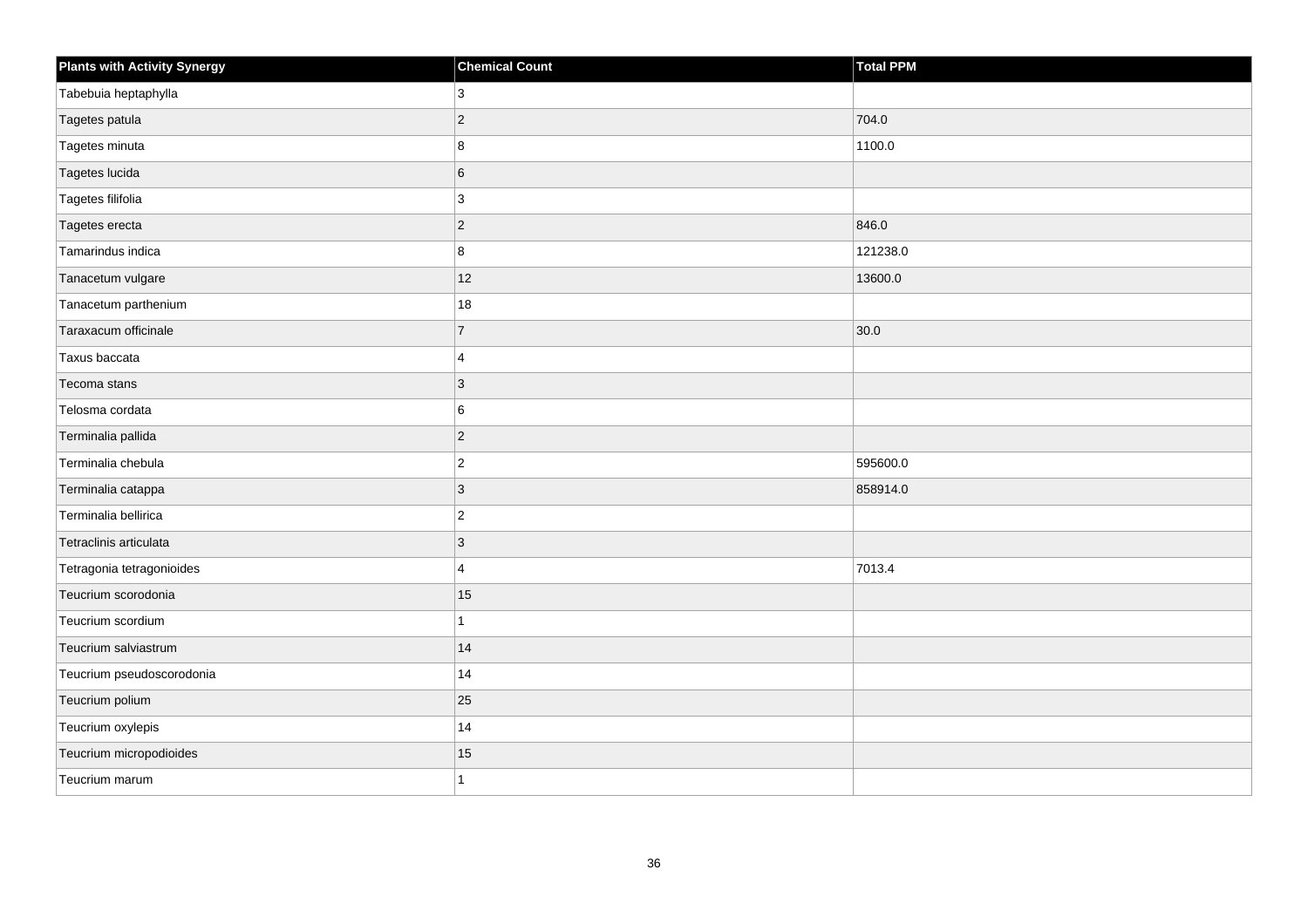| <b>Plants with Activity Synergy</b> | <b>Chemical Count</b> | <b>Total PPM</b> |
|-------------------------------------|-----------------------|------------------|
| Teucrium kotschyanum                | 15                    |                  |
| Teucrium gnaphalodes                | 16                    |                  |
| Teucrium divaricatum                | 15                    |                  |
| Teucrium cyprium                    | 15                    |                  |
| Teucrium chamaedrys                 | 3                     | 510.0            |
| Teucrium asiaticum                  | 14                    |                  |
| Teucrium arduini                    | 5                     |                  |
| Theobroma speciosum                 | 1                     |                  |
| Theobroma cacao                     | $\boldsymbol{9}$      | 468566.0         |
| Theobroma bicolor                   | 3                     |                  |
| Theobroma angustifolium             | $\overline{c}$        |                  |
| Thespesia populnea                  | 3                     |                  |
| Thevetia peruviana                  | $\mathbf{3}$          |                  |
| Thevetia neriifolia                 | $\overline{2}$        |                  |
| Thuja occidentalis                  | 8                     |                  |
| Thymus zygis                        | 17                    |                  |
| Thymus x citriodorus                | 13                    |                  |
| Thymus vulgaris                     | 26                    | 253946.0         |
| Thymus serpyllum                    | 19                    | 55410.0          |
| Thymus saturejoides                 | 14                    |                  |
| Thymus riatarum                     | 15                    |                  |
| Thymus orospedanus                  | 15                    | 33436.0          |
| Thymus mastichina                   | 16                    | 20342.0          |
| Thymus longicaulis                  | 15                    |                  |
| Thymus funkii                       | $20\,$                |                  |
| Thymus cilicicus                    | 12                    |                  |
| Thymus capitatus                    | 24                    | 22520.0          |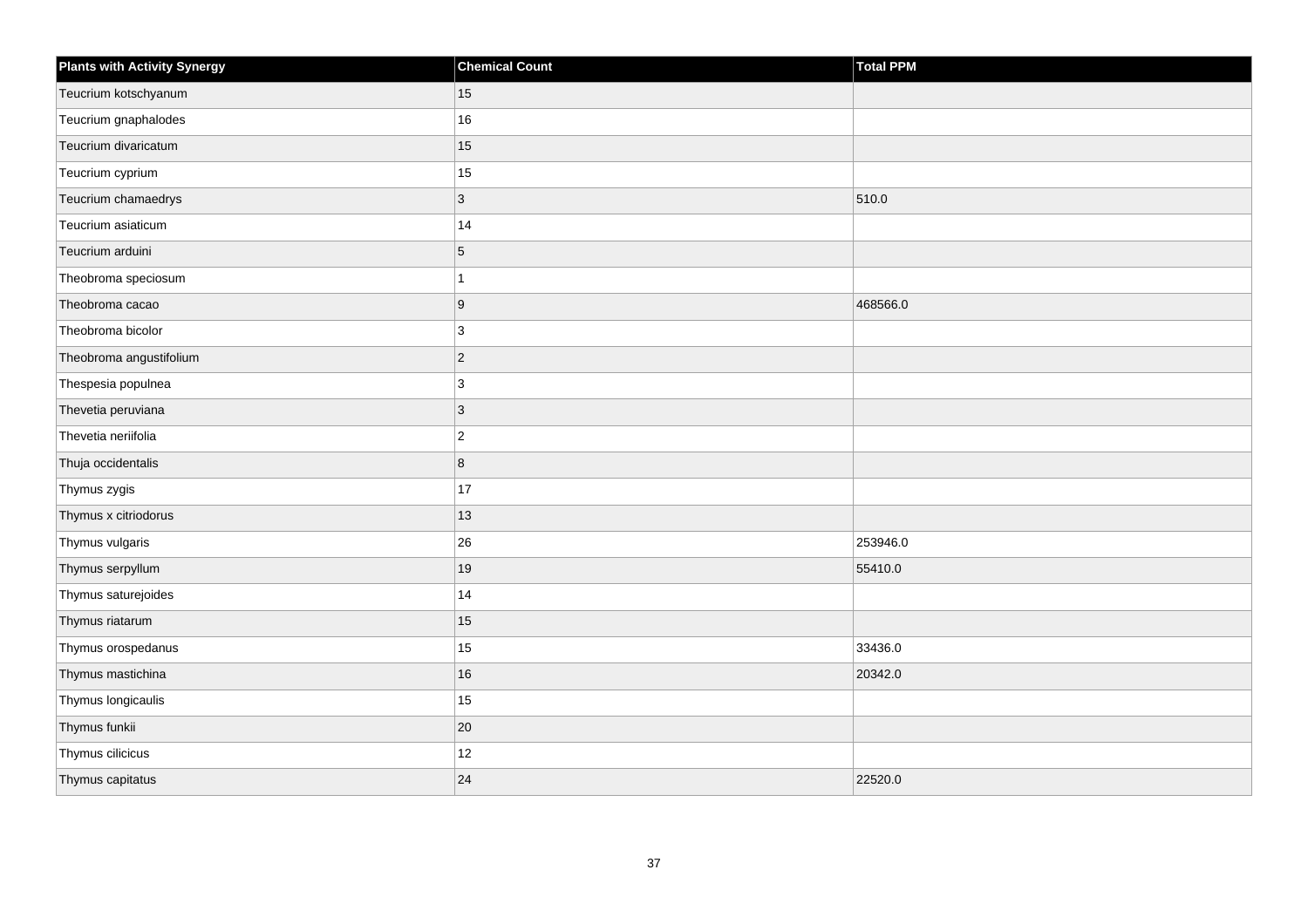| <b>Plants with Activity Synergy</b> | <b>Chemical Count</b> | <b>Total PPM</b> |
|-------------------------------------|-----------------------|------------------|
| Thymus broussonettii                | 14                    |                  |
| Tilia sp.                           | 10                    |                  |
| Trachyspermum ammi                  | 11                    | 114492.6         |
| Tragopogon porrifolius              | $\overline{1}$        | 6.0              |
| Tribulus terrestris                 | $\overline{2}$        |                  |
| Trichosanthes kirilowii             | $\overline{2}$        |                  |
| Trichosanthes anguina               | 3                     | 314084.8         |
| Trichostemma dichotomum             | $\overline{7}$        |                  |
| Trifolium pratense                  | 16                    | 8.4              |
| Trigonella foenum-graecum           | $\overline{4}$        | 828.0            |
| Triticum aestivum                   | $10\,$                | 122.0            |
| Tropaeolum tuberosum                | 1                     | 18.6             |
| Tropaeolum majus                    | $\overline{2}$        | 13.0             |
| Tsuga canadensis                    | $\overline{2}$        | 240.0            |
| Turnera diffusa                     | 6                     | 2203.6           |
| Tussilago farfara                   | 1                     |                  |
| Ullucus tuberosus                   |                       | 8.6              |
| Ulmus rubra                         | $\overline{2}$        | 10.0             |
| Umbellularia californica            | 15                    | 33320.0          |
| Uncaria tomentosa                   |                       |                  |
| Uncaria guianensis                  |                       |                  |
| Urtica dioica                       | $6\phantom{a}$        | 511437.8         |
| Vaccinium vitis-idaea               | 3                     | 2720.0           |
| Vaccinium myrtillus                 | 12                    | 16.0             |
| Vaccinium macrocarpon               | $\overline{7}$        | 5.0              |
| Vaccinium corymbosum                | 14                    | 6006.3           |
| Valeriana officinalis               | 24                    | 3.2              |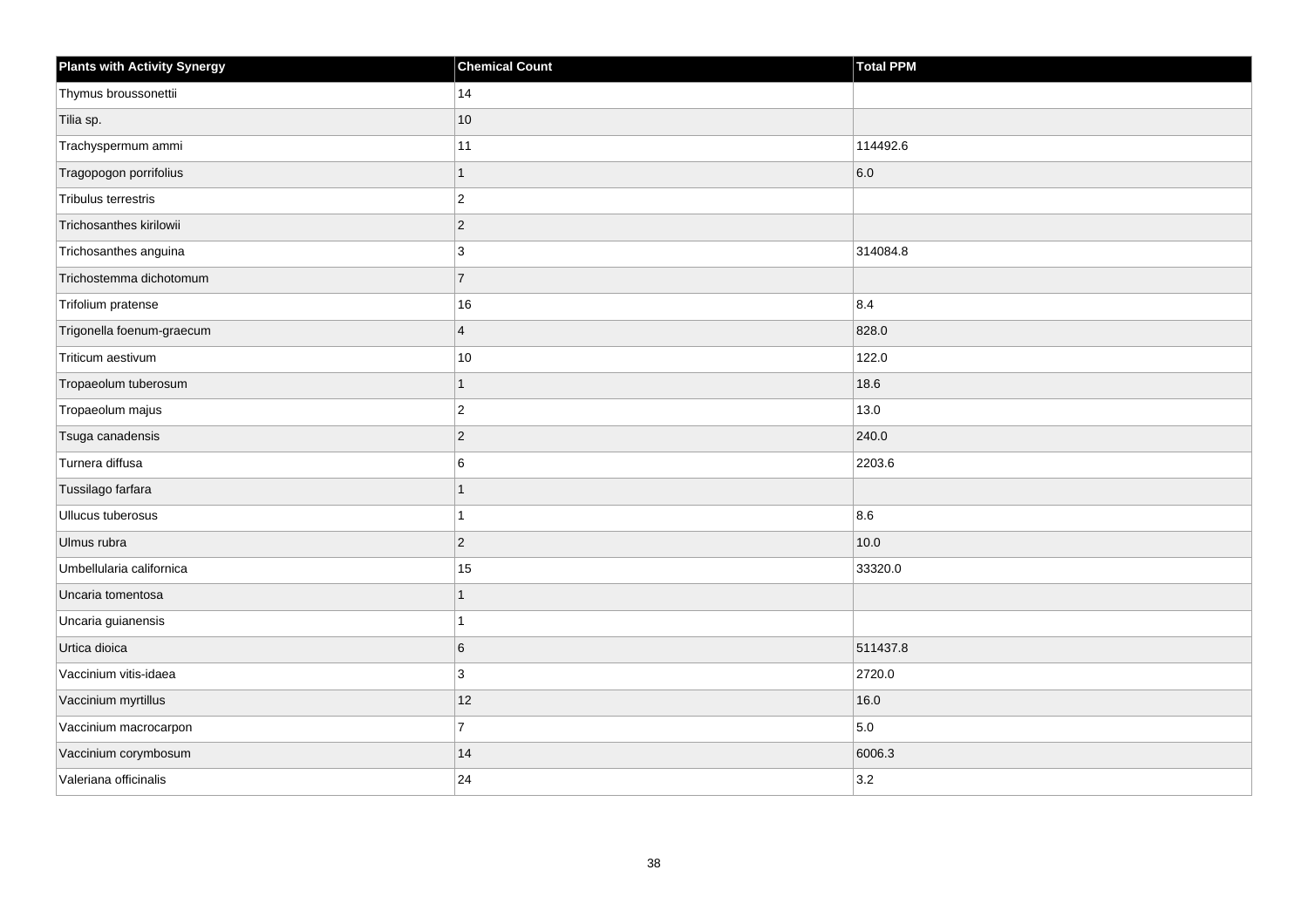| <b>Plants with Activity Synergy</b> | <b>Chemical Count</b> | <b>Total PPM</b> |
|-------------------------------------|-----------------------|------------------|
| Valeriana jatamansi                 | $\overline{2}$        |                  |
| Vanilla planifolia                  | 9                     |                  |
| Verbascum thapsus                   | $\overline{4}$        |                  |
| Verbena officinalis                 |                       | 20000.0          |
| Vernonia cinerea                    | $\overline{2}$        |                  |
| Vetiveria zizanioides               | 12                    |                  |
| Viburnum prunifolium                | 5                     |                  |
| Viburnum opulus                     | 5                     |                  |
| Vicia faba                          | $\overline{7}$        | 360358.8         |
| Vigna unguiculata                   | 4                     | 55594.0          |
| Vigna subterranea                   |                       | 10.4             |
| Vigna radiata                       | 4                     | 34964.0          |
| Vigna mungo                         | 3                     | 18563.0          |
| Vigna angularis                     |                       | 13.2             |
| Vigna aconitifolia                  | $\overline{4}$        | 16464.4          |
| Viola tricolor                      | $\overline{2}$        |                  |
| Viola odorata                       | 5                     | 714.0            |
| Virola surinamensis                 | $\overline{c}$        |                  |
| Viscum album                        | $\overline{4}$        |                  |
| Vitellaria paradoxa                 | 4                     |                  |
| Vitex agnus-castus                  | 14                    |                  |
| Vitis vinifera                      | 13                    | 386137.8         |
| Withania somnifera                  | $\overline{c}$        |                  |
| Xanthosoma sagittifolium            |                       | 7.6              |
| Xylopia aethiopica                  | 1                     |                  |
| Yucca baccata                       |                       | 4.8              |
| Zanthoxylum alatum                  | $\overline{2}$        |                  |